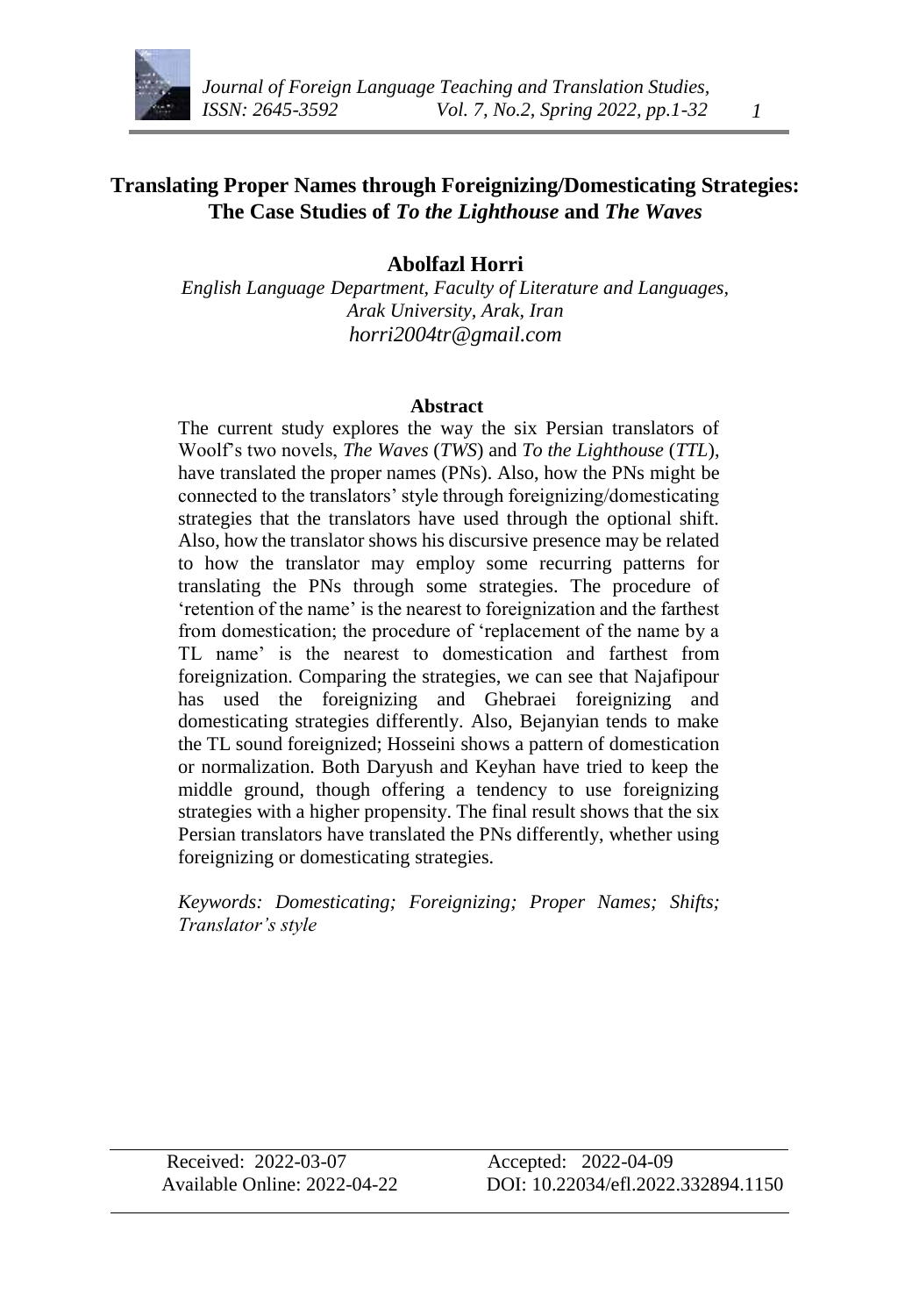#### **1. Introduction**

All through the history of translation studies, translating proper names (henceforth, PNs) has been confronted with one critical question: whether to translate the PNs or not? If yes, how, if not, why. As a general premise, it has been argued that since the PNs are regarded as a part of the culture of any language and society, it seems to be resistant to translation, if not untranslatable. As another premise, it can be argued that the PNs can be categorized into different labels, some translatable because they have equivalents in the TL; some resistant to translation because one part of it may have an equivalent, and another part may have no equivalent in the TL; some untranslatable because there can be found no one to one correspondence between the PNs in the SL and the TL. Regarding the translatability of the PNs, two challenging questions might be raised: how the PNs have been rendered into another language through the strategies applied by the translators; and whether or not these strategies have something to do with the kinds of translation the translators have done. (for example, see [Hermans](#page-30-0) [\(1996\)](#page-30-0); [Schiavi](#page-30-1) [\(1996\)](#page-30-1); [Baker](#page-29-0) [\(2000\)](#page-29-0)[; Bosseaux](#page-29-1) [\(2000\)](#page-29-1)).

Aside from the strategies used by the translators in translating the PNs, the critical issue is how these strategies have something to do with the kinds of translation a translator may produce as the final product. As the translator may make some changes in the process of translating, whether using obligatory or optional shifts, the strategies may be connected, in one way or another, to how the translator may project his discursive presence in the process of translation. Furthermore, how the translator shows his discursive presence may be related to how the translator may employ some recurring patterns in using language, designated as the translator's linguistic habits. How the translator uses some strategies, say for translating the PNs, may be connected to how he may use his linguistic habits in the form of some recurring linguistic patterns. These recurring patterns of the translator's linguistic habits are called 'the translator's style' for lack of a better term. As the 'thumbprint' [\(Baker, 1996\)](#page-29-2), the style can be regarded as the recurring patterns of the translator's linguistic habits, yielded mainly from the shifts made by the translator at the micro-level structure of the TT. If they get frequent, these shifts may affect the kind of translation as the final product, i.e., foreignized/domesticated translation. As its primary concern, this paper tries to show there is a direct relationship between the strategies used by the translator and the way the translator may show his style [\(Baker, 2000\)](#page-29-0), hence, his discursive presence [\(Bosseaux, 2000\)](#page-29-1) and preferably, his voice [\(Hermans, 1996\)](#page-30-0) in the translated narrative texts.

It seems that there should be a correlation between the way a translator uses domesticating/foreignizing strategies and the way he shows his discursive presence/absence in the process of translating into another language in that it can be related, in one way or another, to the shifts a translator may intend to make in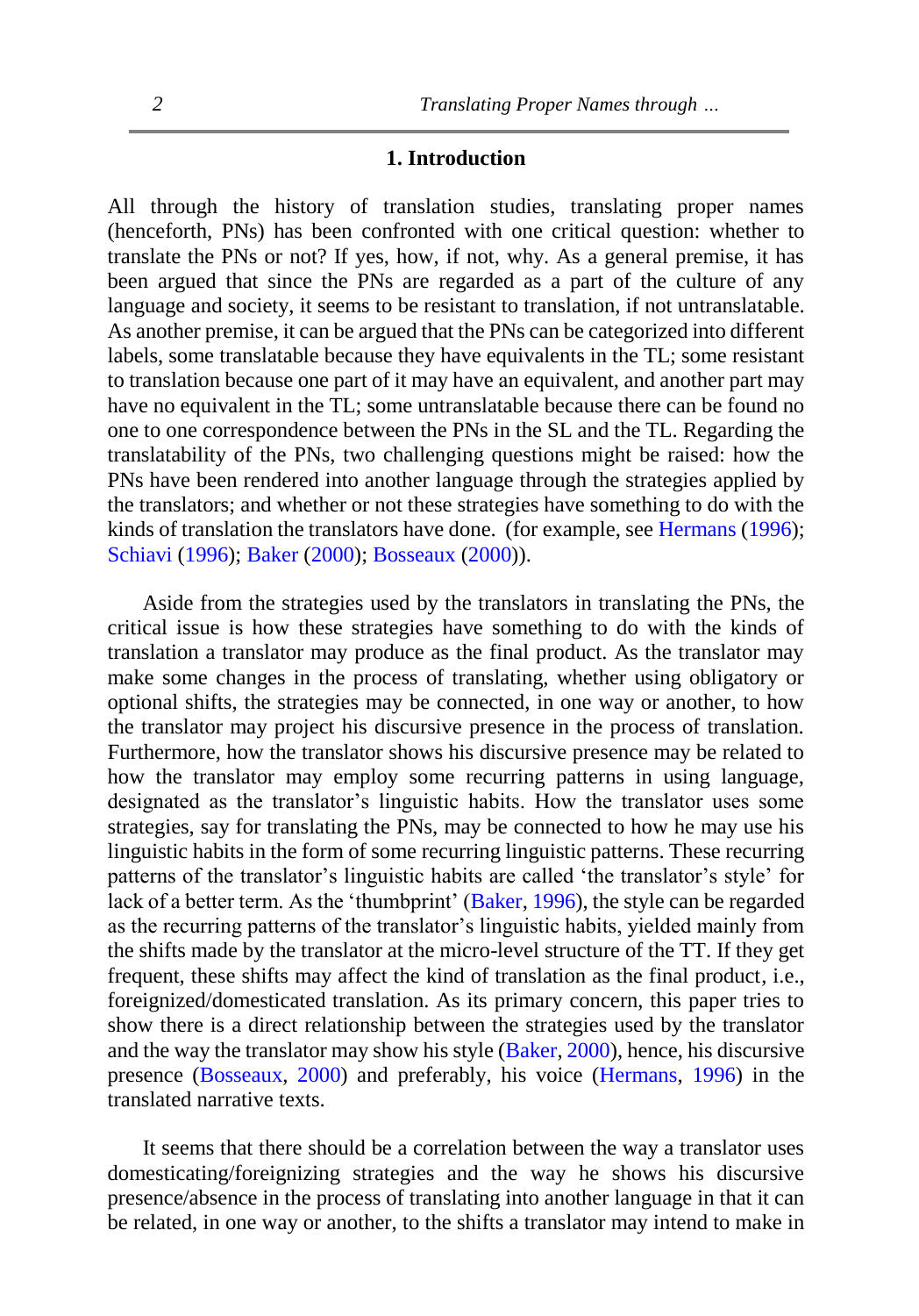

an optional and obligatory way. Shift or better, 'translation shifts,' as firstly used by [Catford](#page-30-2) [\(1965\)](#page-30-2), among others, is defined as any change that takes place in the process of transferring the SL meanings into the TT and is thus a central concept in the study of translations:

Shifts in the translation are known as those changes which occur or may occur in the process of translation. Most of the time, they result from dealing with the systemic differences between ST and TT languages [\(Baker et al.](#page-29-3) [\(1998,](#page-29-3) p. 226)).

Hence, the study of shifts needs to distinguish between1) obligatory, 2) optional shifts, and 3) non-shift. Obligatory shifts may affect the final product, hence, the translator's discursive presence, voice, and style at the micro-level in the TT. On the other hand, the optional shifts may occur without any linguistic or cultural necessity obliged by the translator. Furthermore, non-shifts may have shift-like impacts since they involve transferring an unchanging element into a different language and culture. Each shift may increase or decrease the ST and the TT distance. This 'distance' relates to how a translator may use domesticating/foreignizing strategies. The more the translator uses domesticating strategies, the more the distance is increased between the ST and the TT; the more the translator may use foreignizing strategies, the more the distance is decreased between the SL and the TT. As for non-shift, it may also act as a means of foreignization than domestication.

Of these three kinds of shift, it seems that the optional shift has a way to do with the translator's discursive presence; hence, his voice and style in that it is through this shift that the translator intends to interfere in the TT through the various options he has at his disposal from the repertoire of the TL. In other words, he becomes much more active and involved in translation through the dynamic action he does as the main agent of the translation. Optional shifts thus always affect the agency of the translator. As the main translation agent, the translator may do many things to make his translation ready for the readership. Of the various things the translator may do, one important and determining thing is how the translator makes a 'choice' among the linguistic options the TL puts at his disposal. Another challenging issue is how the translator may repeat, consciously or unconsciously, some recurring patterns in using such linguistic items. The translator may use shifts, mostly optional but sometimes obligatory, to bring about some recurring linguistic patterning, rarely consciously, all through translation. If this recurring linguistic patterning gets frequent, it becomes a part of the linguistic 'habit' of the translator as the main agent of the translation. This linguistic 'habit' if getting frequent, becomes the "thumbprint" [\(Baker,](#page-29-0) [\(2000,](#page-29-0) p. 245)) of the translator, setting the path for what has been called 'the translator's style' in translation studies in recent years. As the thumbprint, the style has been defined as some unconscious and uncontrollable patterning of the translator's linguistic habits through the shifts he may make in translation. In this sense, the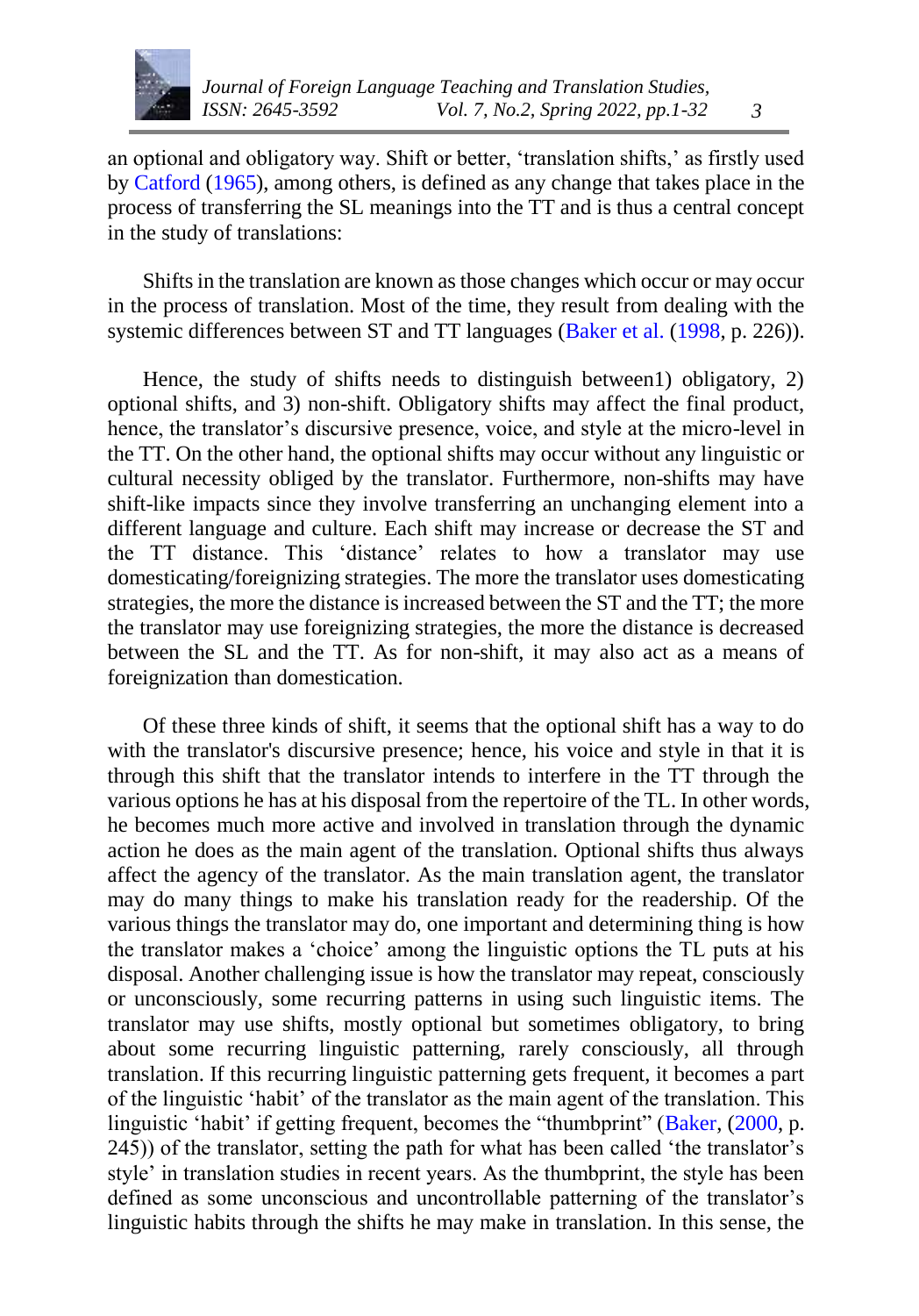translator's style is made of the optional choice selected from the repertoire of the TL. Therefore, to claim that style is a choice is to claim that there is an agent who selects the specific structures over others at his disposal among the repertoire of the TL. In addition, when the translator feels free to make an optional 'choice,' he intends to show that he is attempting to make room for himself in the TL to emphasize his discursive presence, and preferably, his voice, in the target language and culture, on which [Hermans](#page-30-0) [\(1996\)](#page-30-0) and [Schiavi](#page-30-1) [\(1996\)](#page-30-1) have elaborated.

The individual translator's presence, voice, and style may lead to what [Venuti](#page-30-3) [\(2008\)](#page-30-3) has termed the translator's visibility in *The Translator's Invisibility*. The way the translator attempts to make 'choice' through optional shifts may lead to his visibility in his translation. In this sense, (in) visibility relates to the translator's foreignizing/domesticating strategies. The more the translator becomes visible, the more he has used foreignizing strategies, and the more he has used domesticating strategies, the more he becomes invisible in his translation. Also, (in) visibility may be connected, in one way or another, to the translator's style: the more visible the translator becomes, the more his style is popped up; the more he becomes invisible, the more his style is faded away.

In sum, it seems that foreignizing/domesticating strategies are connected, in one way, to the optional shifts the translator makes, and, in another way, to how the translator may project his discursive presence, voice, and style in the translated texts. Furthermore, how the translator uses these strategies may be connected to how he may use his linguistic habits in the form of some recurring linguistic patterns. This paper tries to show that the way the six Persian translators of [Woolf'](#page-30-4)s two novels, i.e., *The Waves* (*TWS*, [1963\)](#page-30-4) and *to the Lighthouse* (*TTL*, [1927\)](#page-30-5), have translated the PNs might be connected to the translators' style through foreignizing/domesticating strategies they have used through the optional shifts employed in the process of their translations. This paper takes Leppihalme's model as its theoretical framework to see what the six Persian translators have done while translating the PN into Persian in these two novels.

#### **2. Review of the Related Literature**

As for the related literature on translating the PNs, a lot of papers have been written in recent years in which they have tried to tackle the topic in different, challenging ways (for instance, se[e](#page-29-4) [Ahanizadeh,](#page-29-4) [2012;](#page-29-4) [Anabisarab](#page-29-5) [2009;](#page-29-5) [Bosseaux,](#page-29-1) [2000;](#page-29-1) [Zabir](#page-31-0) & [Haroon,](#page-31-0) [2018;](#page-31-0) and [Zarei](#page-30-6) & [Norouzi](#page-30-6) [2014,](#page-30-6) among others). [Bosseaux](#page-29-1) [\(2000\)](#page-29-1) is one of the earliest translation scholars who have tackled translating the PNs in Woolf's TWS and not TTL. Yet none of these studies have approached translating the PNs based on Leppihalme's Procedures and Venuti's foreignizing/domesticating strategies concerning the translator's discursive presence, voice, and style, especially Woolf's two novels.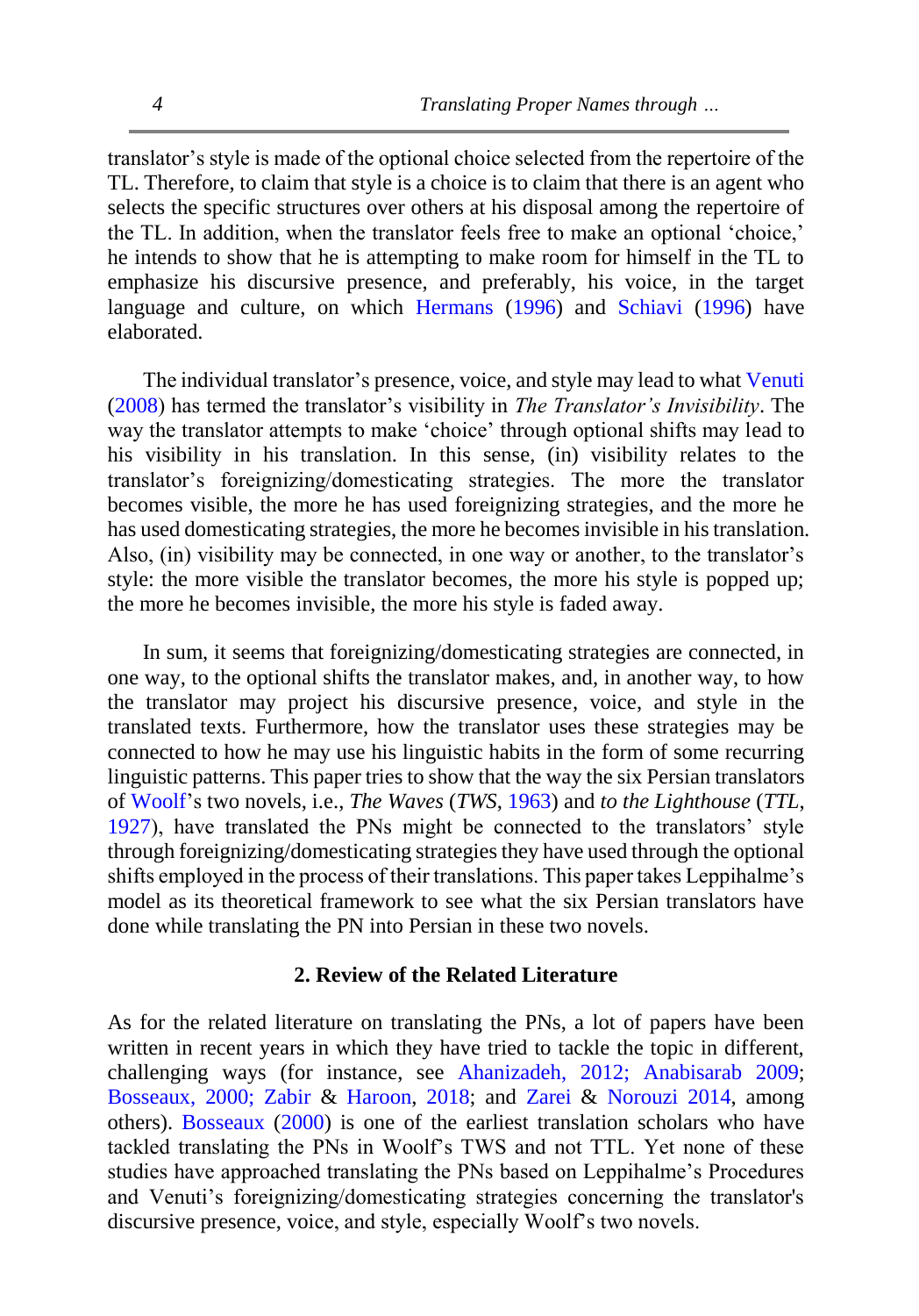

#### **3. Method**

As for translating the PNs, different models and approaches have been suggested, wit[h Leppihalme's](#page-30-7) [\(1997\)](#page-30-7) model an[d Venuti's](#page-30-3) [\(2008\)](#page-30-3) two main strategies, among others. [Leppihalme](#page-30-7) [\(1997\)](#page-30-7) proposes the most basic translation strategies for the PNs: "to keep the name unaltered, to change it, and to omit it" (pp. 78-9; see the following diagrams and tables). According to Leppihalme, "the solution of retention of the names as such (ia)… was adopted in close to 70% of instances. Most of the names were naturally unchanged but were appropriate both lexical and orthographical changes are required" (p. 99). Leppihalme believes that moving from (ia) toward (iiib) shows that the translators have used minimum effort to get maximum benefits. As an applicable, comprehensive, and friendlyused model, Leppihalme's model consists of three main components, subdivided into sub-groups that can be easily numbered, counted, and quantified. More than that, this model can encompass other strategies suggested by previous scholars. Last but not least, it can be put on a continuum ranging from foreignizing to domesticating strategies presented by Venuti. 'Retention of the name' (I) is the nearest strategy to foreignization and the farthest from domestication; 'replacing the name by the TL name' (iib) is the nearest strategy to domestication and farthest from foreignization. Between strategy (I) and strategy (iib), there are different ranges of foreignizing/domesticating strategies. 'Omission' strategy (III), especially (iiib), is the freest strategy, showing that the translator has preferred not to translate the PNs. The following diagram is self-evident:

#### **Table 1**

*Leppihalme's Model Related to Venuti's Strategies*

| <b>Foreignizing Strategies</b>                                                                         | <b>Domesticating Strategies</b>                                                                               |
|--------------------------------------------------------------------------------------------------------|---------------------------------------------------------------------------------------------------------------|
| 1) Retention of name (either<br>unchanged or in its conventional TL<br>form); with three subcategories | (2) Replacement of name by another<br>(beyond the changes required by<br>convention); with two subcategories: |
| $(1a)$ use the name as such;                                                                           | $(2a)$ replace the name by another SL<br>name:                                                                |
| (1b) use the name, adding some<br>guidance;                                                            | (2b) replace the name with a TL name.                                                                         |
|                                                                                                        |                                                                                                               |

(1c) use the name, adding a detailed explanation, for example, a footnote.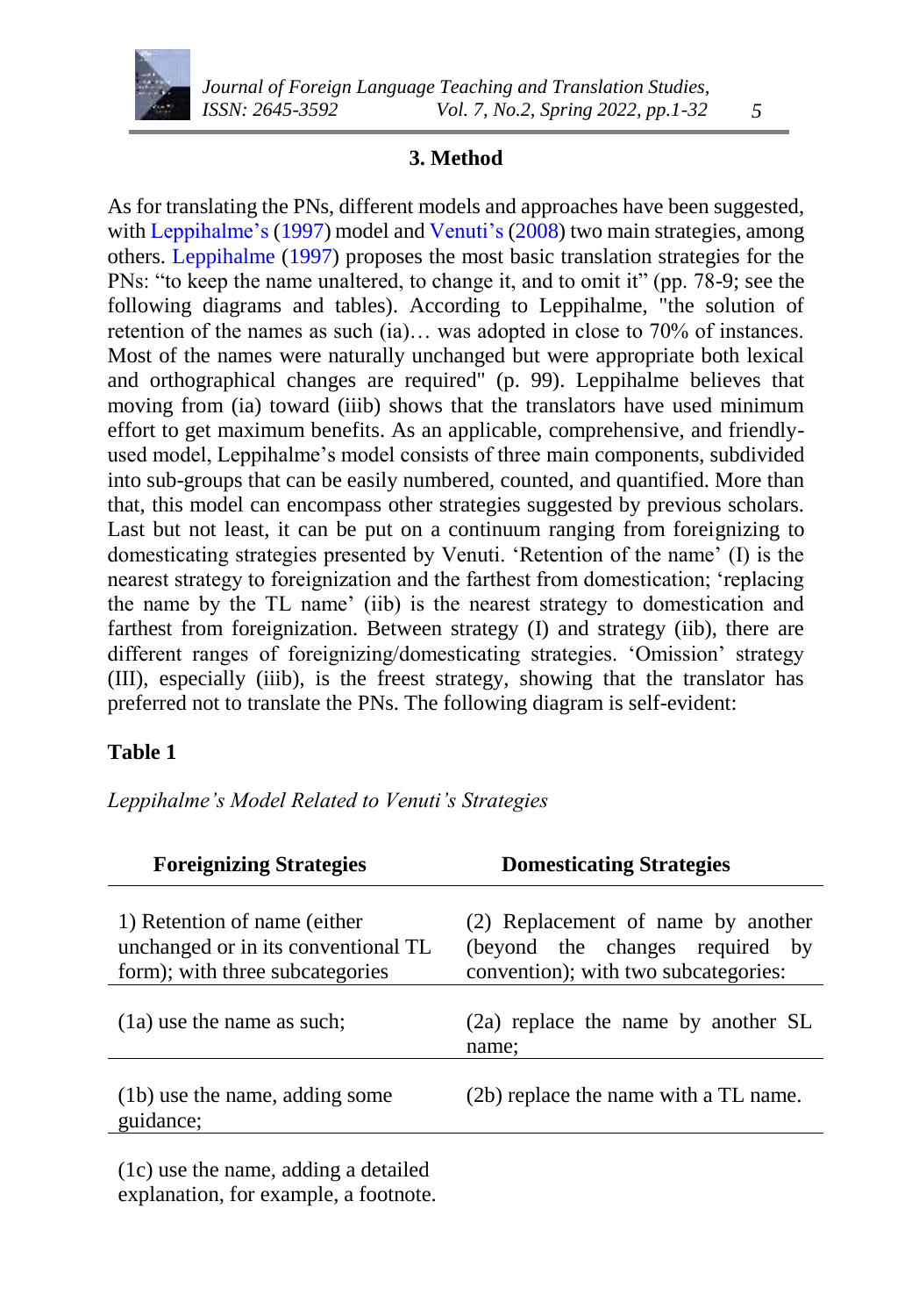The important point is that the translator's discursive presence, voice, and style can mainly be related to foreignizing strategies; however, the translator can keep the writer's original style using domesticating strategies.

## *3.1 Corpus*

Two novels by Woolf, along with the six respective Persian translations, are selected: *The Waves* and *To the Lighthouse*, the former translated by [Daryush](#page-30-8) [\(1977\)](#page-30-8), [Najafipour](#page-30-9) [\(1998\)](#page-30-9), and [Ghebraei](#page-30-10) [\(2012\)](#page-30-10) and the latter by [Bejaniyan](#page-29-6) [\(1991\)](#page-29-6), [Hosseini](#page-30-11) [\(1994\)](#page-30-11), and [Keyhan](#page-30-0) [\(2008\)](#page-30-0). Firstly, the proper names of the main characters of the two novels are chosen and compared with their respective Persian equivalents. Secondly, the proper names of the places and locations are randomly selected from two novels and their corresponding Persian equivalents. Thirdly, the proper names of the plants and the flowers are randomly chosen. Finally, the proper names are seen in two novels and their six Persian translations.

## *3.2. Data analysis*

As it is clear from table number 2, the three Persian translators have tried to translate the original PNs using 'retention of the name,' save for some minor changes in the phonemes of some names such as 'Virgil,' 'Elvedon,' 'Louis,' and 'Lucretius.' Comparing the three translators, Daryush has attempted to keep the French pronunciation of the PNs.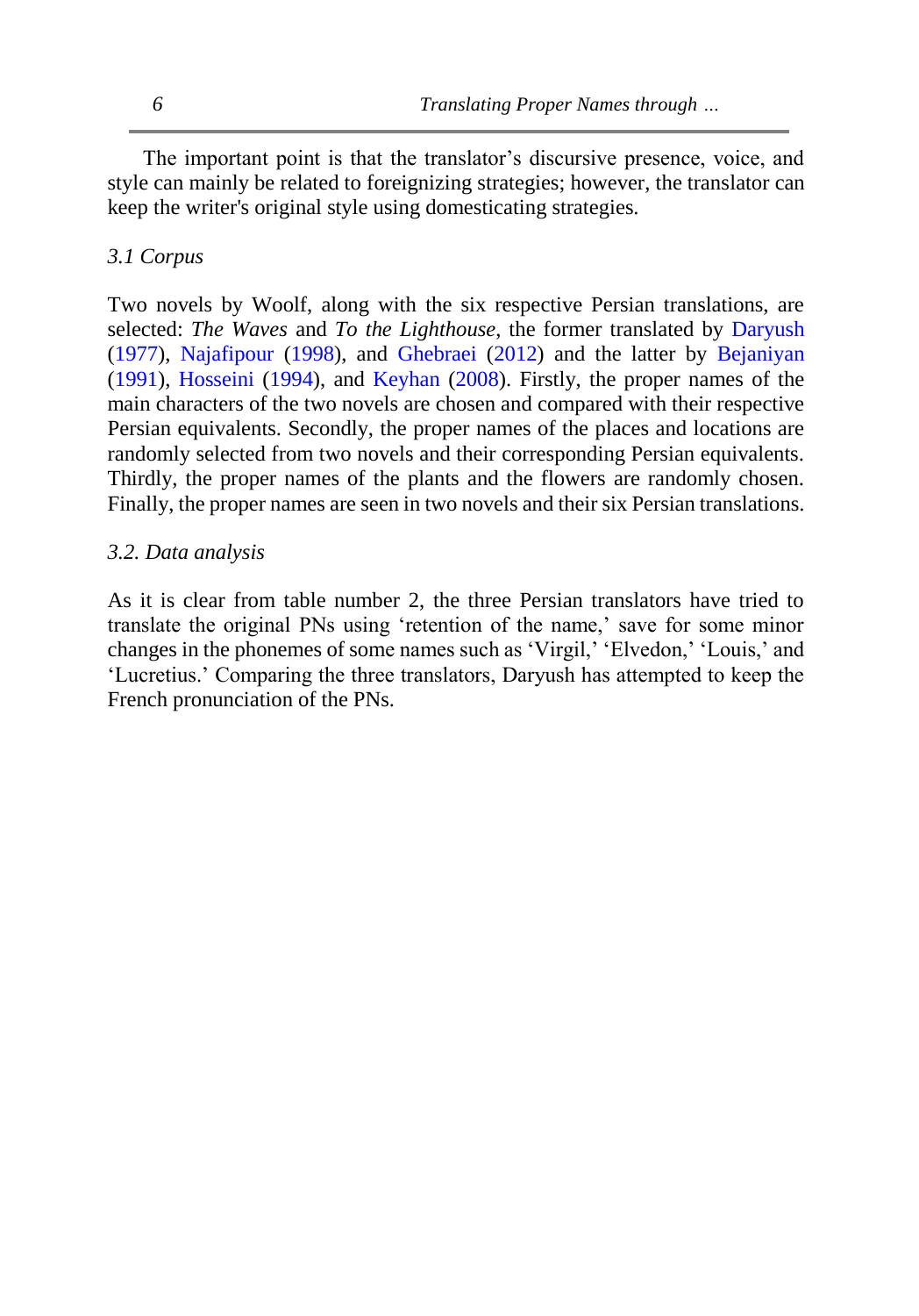

# **Table 2**

# *PNs in Three Persian Translations of TWS*

| PNs in TWS     | <b>Daryush</b> | Najafipour   | Ghebraei     |
|----------------|----------------|--------------|--------------|
| <b>Bernard</b> | برنارد         | برنارد       | برنارد       |
| Susan          | سوزان          | سوزان        | سوزان        |
| Rhoda          | رودا           | ردا          | رودا         |
| Neville        | نويل           | نويل         | نويل         |
| Louis          | لويز           | لموئيس       | لموئيس       |
| Mrs. Constable | خانم كنستابل   | خانم كنستابل | خانم كانستبل |
| Elvedon        | ال وه دون      | الودون       | الودن        |
| Miss Hudson    | خانم هادسن     | خانم هودسن   | خانم هادسن   |
| Virgil         | ورژيل          | ويرجيل       | ويرژيل       |
| Lucrettius     | لوكرسيوس       | لو کر تیو س  | لوكرتيوس     |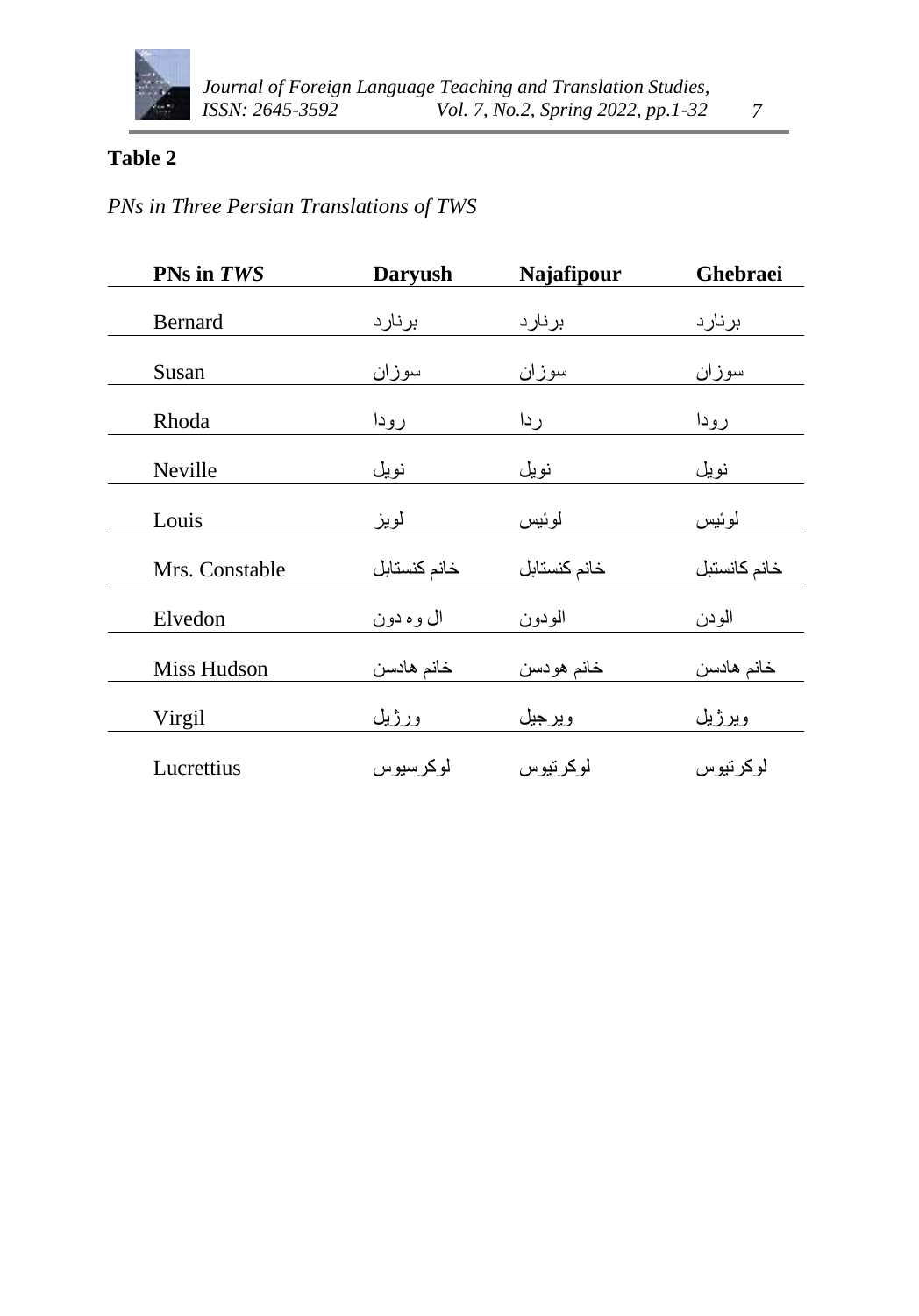# **Table 3**

*PNs in Three Persian Translations of TTL*

| PNs in TTL         | Bejaniyan    | Hosseini        | <b>Keyhan</b>      |
|--------------------|--------------|-----------------|--------------------|
| Mrs. Ramsay        | خانم ر امسی  | خانم رمزى       | خان <u>م ر</u> مزی |
| Paul Rayley        | پل رایلی     | پاول رايلي      | پل رایتی           |
| Paunce Forte       | پونسفورت     | پاونسفورت       | يانسفورت           |
| Tansley            | تانسلى       | تنسلى           | تنسلى              |
| Mr. Bankes         | أقاي بانكس   | آقاي بنكس       | آقاي بنكس          |
| Padua              | پادو         | پاودا           | پادوأ              |
| Virgil             | ويرجيل       | ويرژيل          | ويرژيل             |
| Mrs. Mcnab         | خانم مک نب   | خانم مكناب      | خانم مک<br>نب      |
| Elsay              | السي         | الزى            | السي               |
| <b>Lily Brisco</b> | لی لی بریسکو | لی لی<br>بريسكو | ليلى بريسكو        |
| <b>Badger</b>      | بادجر        | باجر            | باجر               |
| Jasper             | جاسپر        | ياسپر           | جاسپر              |
| Mrs. Beckwith      | خانوم بكويت  | خانوم<br>بكويت  | خانوم<br>بكويث     |
| Roger              | روژو         | راجر            | راجر               |
| Macalister         | مک آلیستر    | مكاليستر        | مک الیستر          |
| Croom              | کروم         | كروم            | کروم               |
| Marlow             | مارلو        | مارلو           | مارلو              |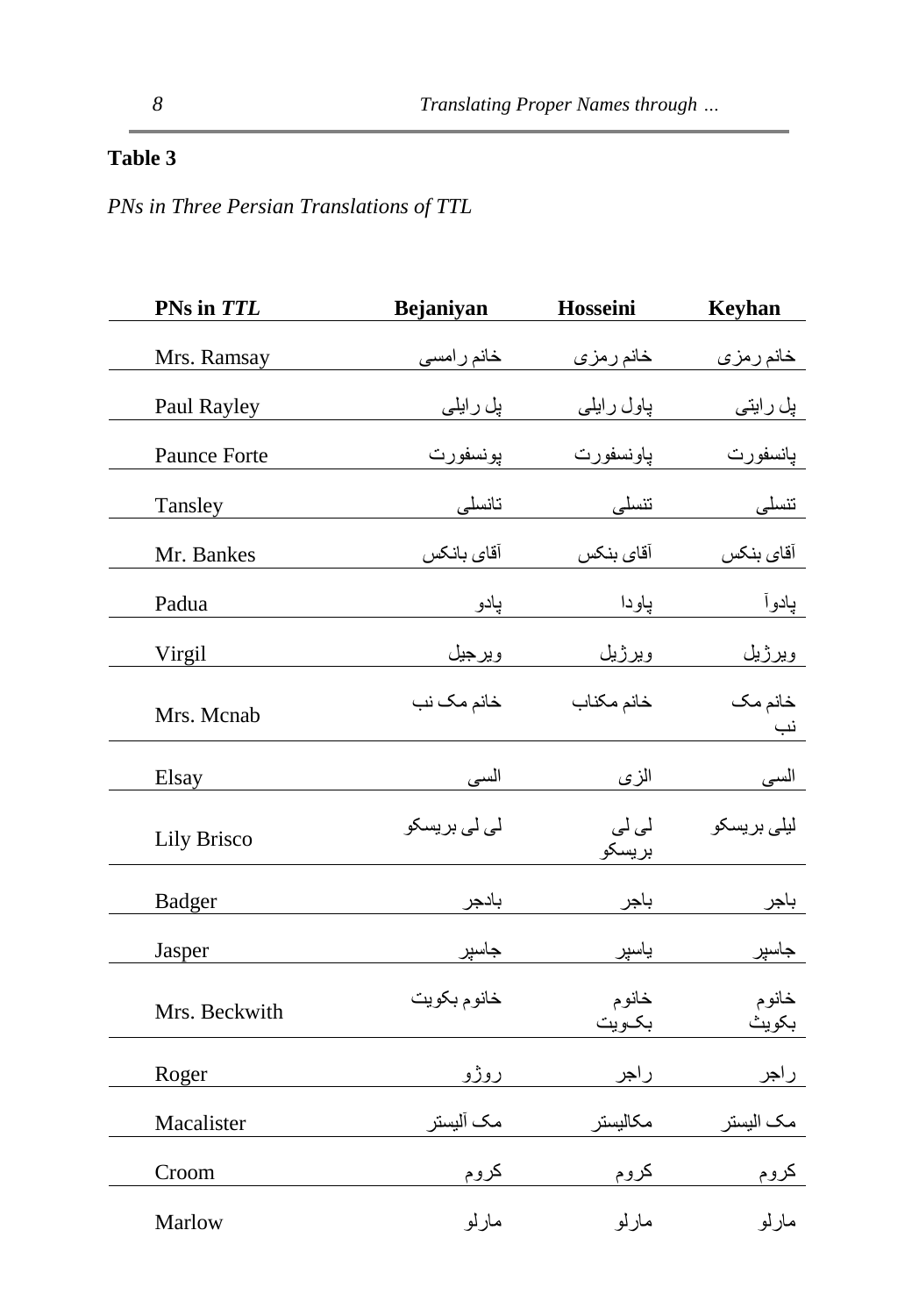

| <b>Berkeley</b> |              |                 |                 |
|-----------------|--------------|-----------------|-----------------|
| Hume            | هيوم         | هيوم            | هيوم            |
| George Manning  | جور ج مانینگ | جور ج<br>مانينگ | جور ج<br>مانينگ |

3.2.1 PNs of Places in the Waves (TWS)

As Tables 2 and 3 show, the translators have applied different foreignizing/domesticating strategies in different ways and proportions. Najafipour has mostly tried to keep the original names in his translation. Daryush and Ghebraei used 'retention' and 'replacement' strategies simultaneously.

### **Table 4**

### *PNs of Places in TWS*

| PNs for Places in TTL | <b>Daryush</b>      | Najafipour                  | Ghebraei             |
|-----------------------|---------------------|-----------------------------|----------------------|
| Ladies' garden        | پرچين باغ<br>بانوان | لیدیز گاردن                 | باغ خانمها           |
| Kitchen garden        | باغچەي<br>آشيز خانه | كيچن گار دن                 | باغچه                |
| <b>Brisbane</b>       | باغچەي<br>آشيز خانه | بريسبان                     | بر يز بين            |
| Kitchen garden        | بريزبين             | کیچ <i>ی</i> گا <i>ر</i> دن | باغچەي<br>سبز یکار ی |
| Oxford                | اكسفورد             | آكسفرد                      | أكسفورد              |
| Cambridge             | كيمبريج             | كمبريج                      | كيمبريج              |
| Edinburg              | ادينبورو            | ادينبورو                    | ادينبر و             |
| Rome                  | رم                  | رم                          | رم                   |
| Paris                 | پاریس               | پاریس                       | پاریس                |
| Berlin                | برلن                | برلن                        | برلين                |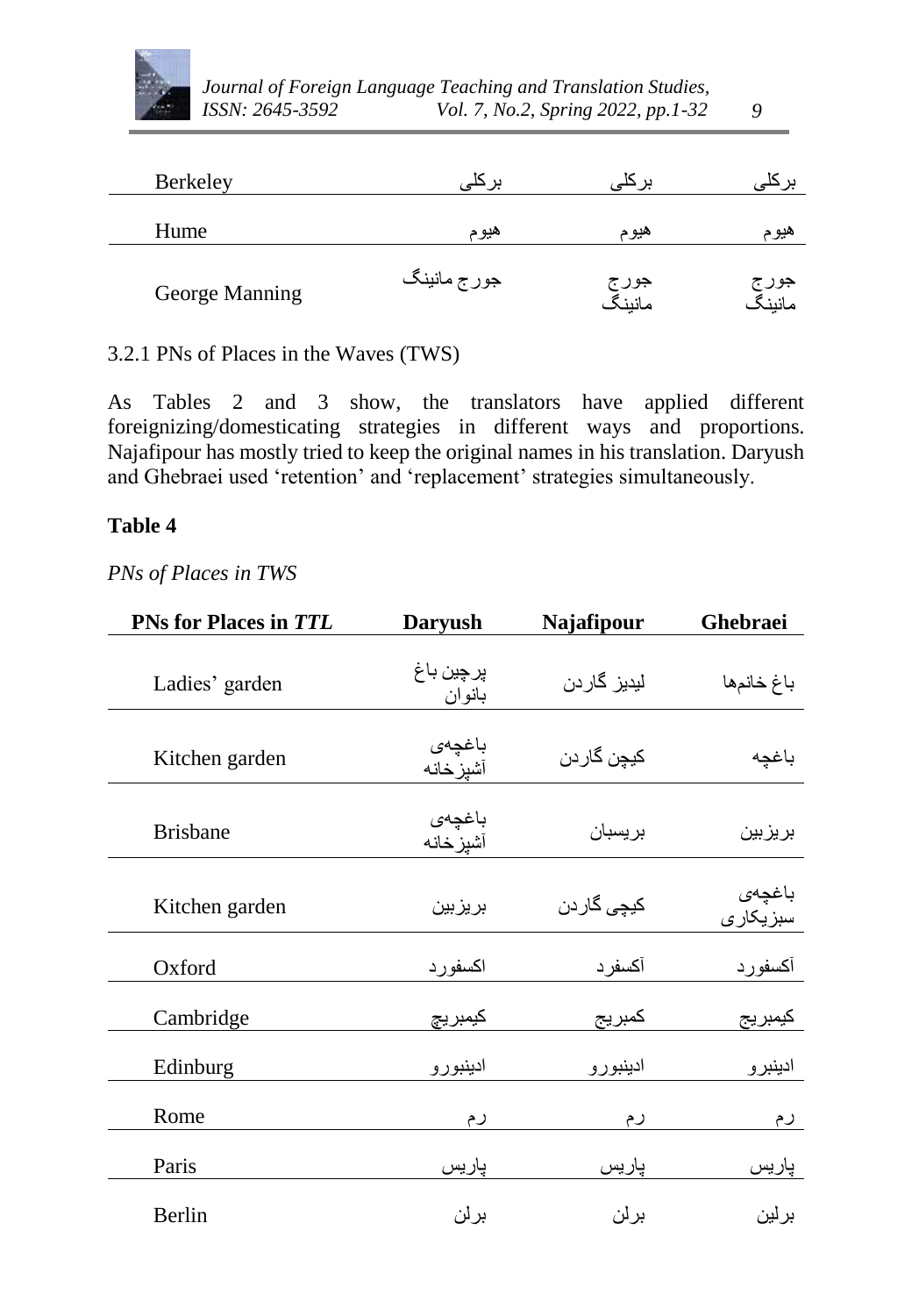3.2.2 PNs of Places in *TTL*

As for translating the proper names of the places and geographical locations, the three translators of TTL have mostly tried to keep the original names with some minor changes.

# **Table 5**

*PNs of Places in TTL*

| PNs for Places in TWS | Bejaniyan                | Hosseini      | Keyhan             |
|-----------------------|--------------------------|---------------|--------------------|
| Edinburgh             | ادينبر و                 | ادينبر و      | ادينبورو           |
| Mille end road        | مایل اند رود             | مایل اند رود  | جنوب شهر           |
| Finlay                | فينلى                    | فين لي        | فينلى              |
| <b>Bristol</b>        | بريستون                  | بريستول       | دانشگاه<br>بريستول |
| <b>Balliol</b>        | كالج باليول<br>دراكسفورد | باليول        | كالج باليول        |
| Euston                | ابستگاه اوستون           | بوستن         | يوستن              |
| Grisons               | در ہ گریزون              | گريسونز       | در ہ<br>گريسونز    |
| <b>Bronpton Road</b>  | جادهي برومتون            | بر امپتون ر د | خيابان<br>برامپتون |
| Hebrides              | هبريد                    | هبريدز        | هبريد              |
| Isles Of Skye         | جز پر می اسکای           | جز ایر اسکای  | جزاير<br>اسكاي     |
| Balaclava             | الاكلاوا                 | بالاكلاوا     | بالاكلاوا          |
| Polynesie             | پولينزي                  | جزایر پلینزی  | پولينز <i>ی</i>    |
| West Moreland         | جادهي وستمور لند         | وستمورلند     | جادەي<br>وستمورلند |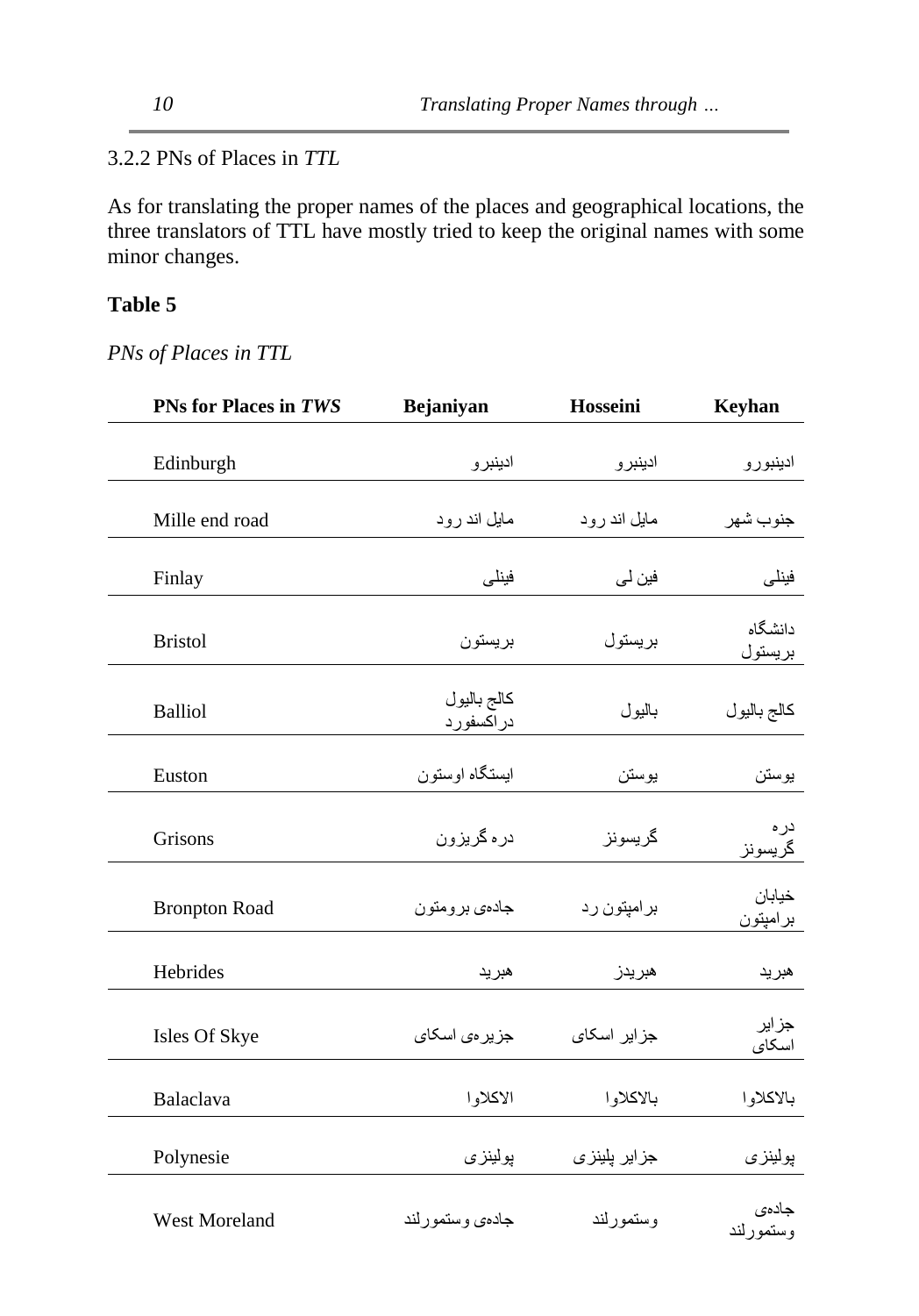

| كوه وزوو            | أتشفشان وزو         | أنشفشان وزو   | <b>Vesuvius</b> |
|---------------------|---------------------|---------------|-----------------|
| ساوث هميتن          | ساوتمتين            | سوئاميتون     | Southampton     |
|                     |                     |               |                 |
| نماز خانه<br>سيستين | نماز خانه<br>سيستين | كليساى سيستين | Sistine chapel  |
| ر بيکمنز و ر ث      | ريكمنزوورث          | دیکمانسفو ر ت | Rickmanswarth   |
| سوربيتون            | سوربيتون            | سوريبيتون     | Surbiton        |
| گلدر ز گر بن        | گلدر ز گري <i>ن</i> | گولدرزگرین    | Golders Green   |
| هميتون<br>كورت      | هاميتون<br>كورت     | همپتون کور ت  | Hampton court   |

## 3.2.3 General PNs in *TWS*

As for translating the general proper names, the three translators of *TTL* have mainly tried to keep and replace the original names with some other names.

## **Table 6**

*General PNs in TWS*

| <b>General PNs in TWS</b> | <b>Daryush</b> | Najafipour | Ghebraei |
|---------------------------|----------------|------------|----------|
| Christmas                 | ميلاد مسيح     | كريسمس     | كريسمس   |
| Easter                    | عيد فصيح       | عید پاک    | عید پاک  |
| June                      | تير            | ژوئن       | ژوئن     |
| <b>Missionaries</b>       | مر سليني       | ميسون ها   | هيئت هاي |
|                           |                |            | مذهبي    |
| Pence                     | حذف            | پنسی       | پنی      |
| Cricket                   | چلتوب          | كريكت      | كريكت    |
| July                      | ژوئيه          | ژولای      | ژوئيه    |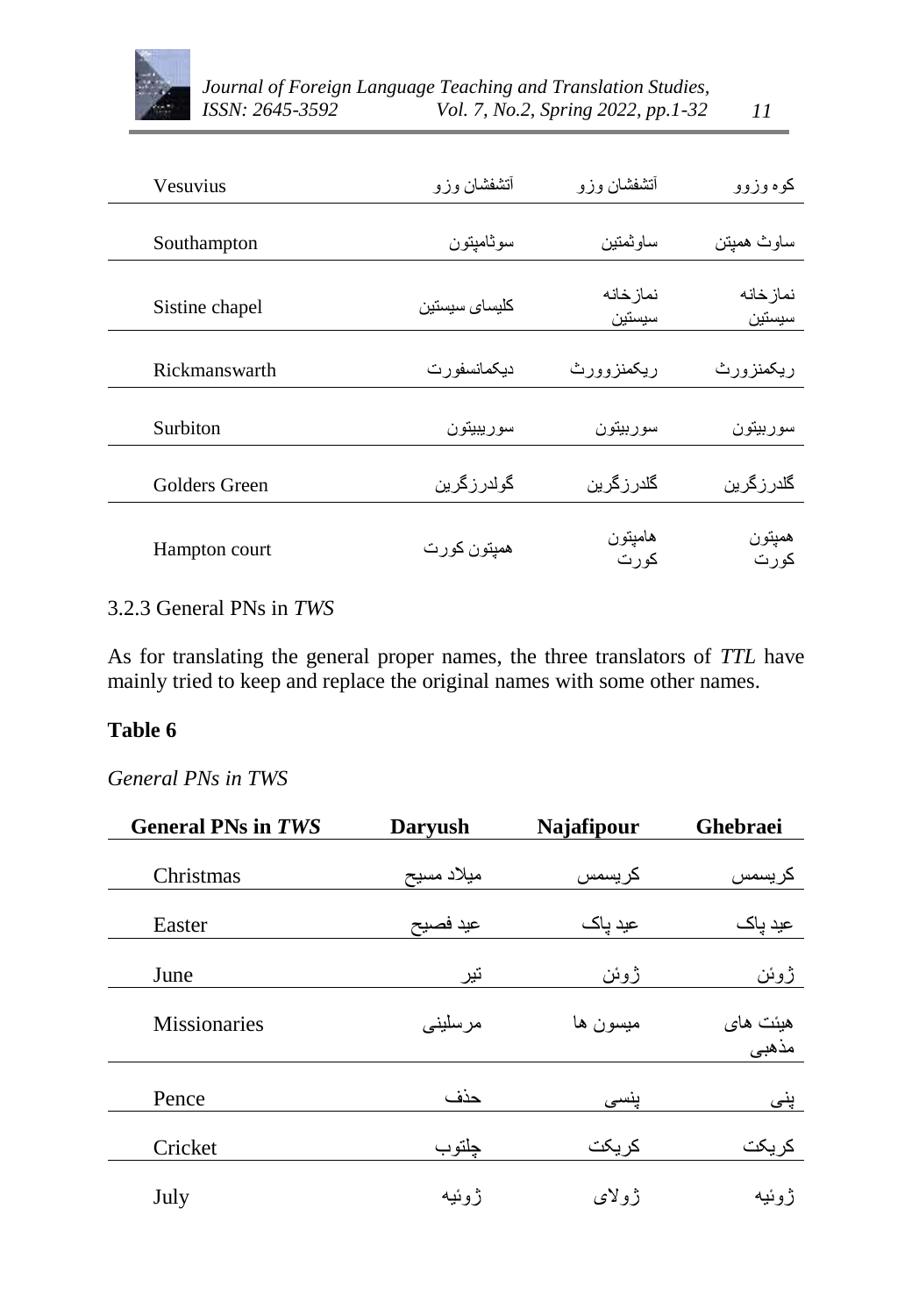| 12       |                    | Translating Proper Names through |         |
|----------|--------------------|----------------------------------|---------|
| Elm      | در ختان<br>سر خدار | نارون                            | نارون   |
| Don Juan | دون ژوان           | دون ژوئن                         | دن ژوان |
| Oak      | صنو بر             | بلو ط                            | بلو ط   |

3.2.4 PNs of Flowers in *TTL*

As for translating the proper names of the flowers, the three Persian translators of *TTL* have replaced the original names with the appropriate Persian equivalents.

## **Table 7**

*PNs of Flowers in TTL*

| <b>PNs for Flowers in</b><br><b>TTL</b> | Bejaniyan      | Hosseini           | <b>Keyhan</b>                     |
|-----------------------------------------|----------------|--------------------|-----------------------------------|
| cyclamen                                | ينجه مريم      | پنجه مريم          | گلهای<br>سيكلمه                   |
| jacmanna                                | جاكمانا        | گل مینا            | درخت<br>كلماتيسى                  |
| tritoma                                 | گياه تر يتو ما | سوسنهاي<br>مشعلى   | حذف                               |
| Colony of plantains                     | بوته بار هنگ   | بوتههاي<br>بار هنگ | دسته بار هنگ                      |
| violets                                 | بنفشهها        | گل بنفشه           | ىنفشه                             |
| asphodels                               | گلهای سریش     | سوسن               | لاله                              |
| dahlias                                 | گل کوکب        | گل کوکب            | گل کوکب                           |
| artichokes                              | قرنظى          | گل میخک            | ميخک                              |
| poppies                                 | گلهای شقایق    | دانههای<br>خشخاش   | شقايق <i>ه</i> ا <i>ی</i><br>وحشى |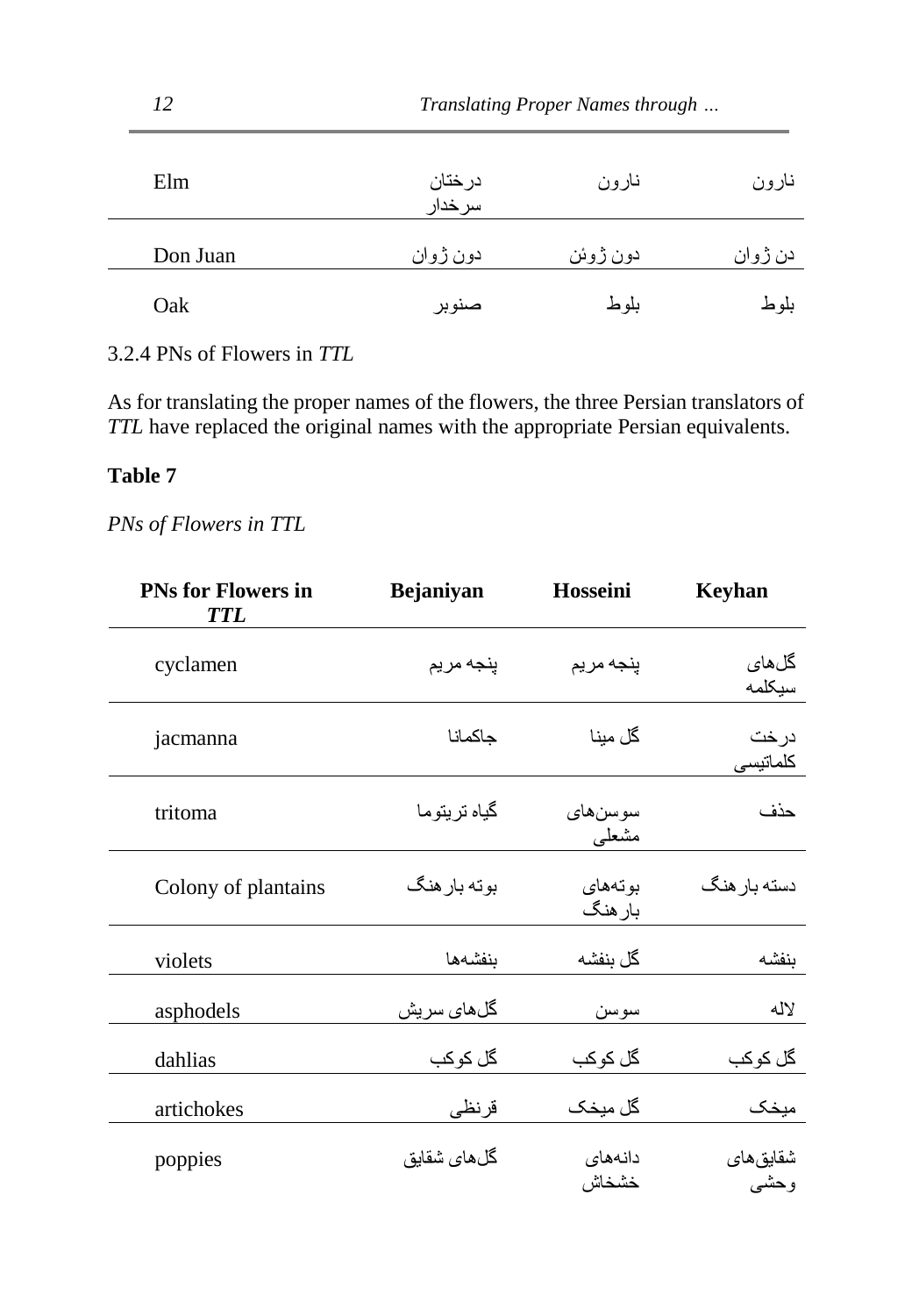

| cedar    | شاخەھاي       | ىافەھاي     | دستههای       |
|----------|---------------|-------------|---------------|
|          | مقدس سدر      | سدر         | چوب سدر       |
| Sea weed | گیاهی در یایی | علف در یایی | گیاهی در یایی |

#### 3.2.6 PNs of Foods in *TWS*

As for translating the proper names of the foods, the three Persian translators of *the Waves* have mostly replaced the original foods with the appropriate Persian equivalents.

### **Table 8**

# *PNs of Foods in TWS*

| PNs for Foods in TWS | <b>Daryush</b>    | Najafipour  | Ghebraei           |
|----------------------|-------------------|-------------|--------------------|
| Bran pie             | كلوجهى<br>سبوس    | برن پای     | كلوجهٔ سبوس        |
| <b>Buns</b>          | كلوچه             | كلوچه       | كيک                |
| Ham sandwiches       | ساندويچ<br>ژامبون | ساندويچ     | ساندويچ<br>ژامبون  |
| Steam                | سماور             | چای         | سماور              |
| <b>Beef</b>          | گوشت گاو          | گوشت گاو    | گوشت<br>گوسفند     |
| Mutton               | گوشت بر ه         | گوشت گوسفند | گوشت<br>گوساله     |
| Sausage              | سوسيس             | سوسيس       | سوسيس              |
| Mash                 | گوشت<br>كوبيده    | خمير        | پور ہ سیب<br>زمینی |
| Worcester            | چک آپ             | سس ورسستر   | ووستر              |
| Custard              | مسقطى             | فرنى        | فرنى               |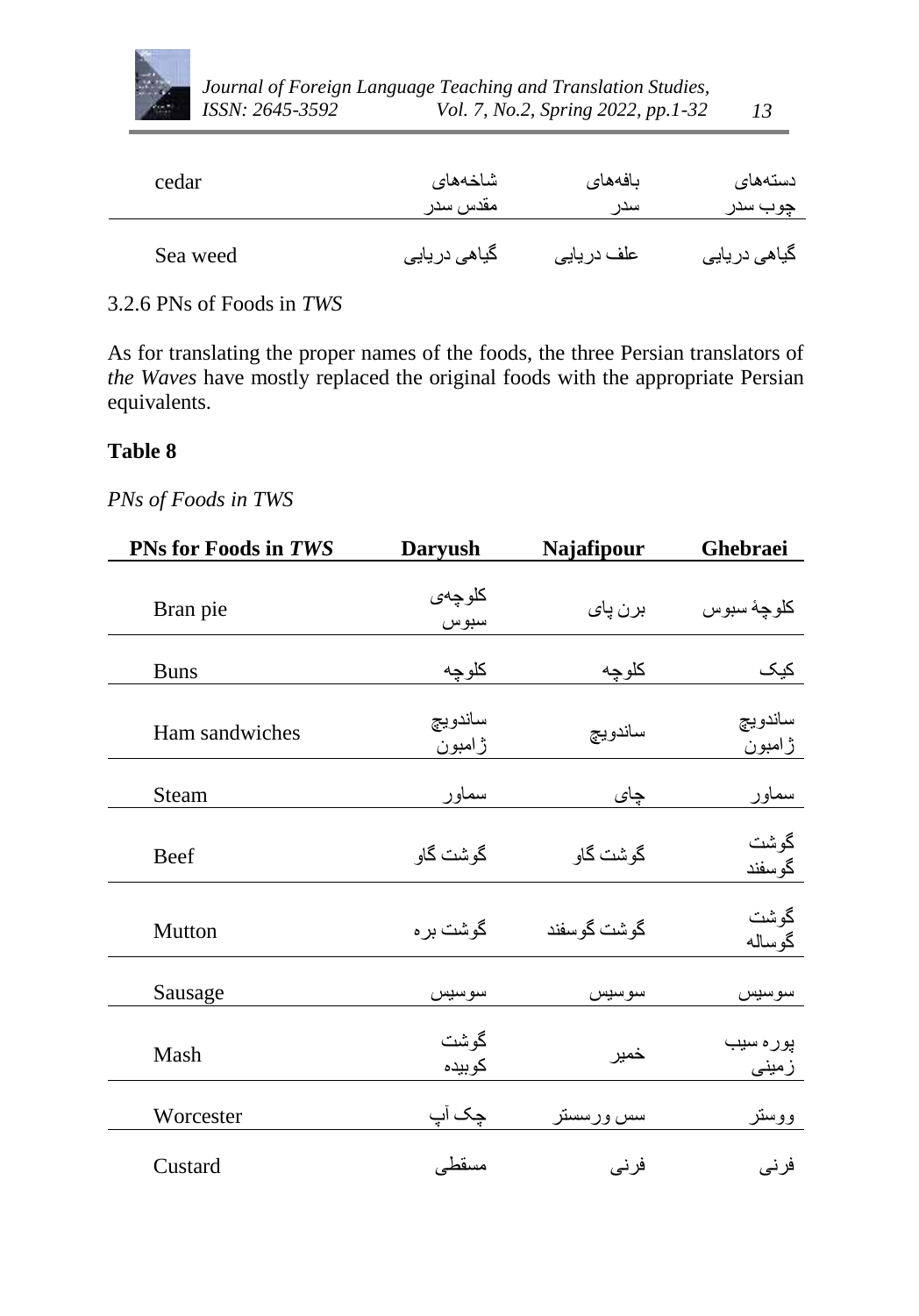As the data collection shows, the six Persian translators of Woolf's two novels have used different foreignizing/domesticating strategies through other 'choices' they have made via optional shifts at their disposal from the repertoire of the Persian TL. The two following tables show how the Persian translators of the waves and TTL have used Leppihalme's strategies, respectively.

### **Table 9**

| PNs in TWS     | <b>Daryush</b> | Najafipour | Ghebraei   |
|----------------|----------------|------------|------------|
| Bernard        | iaa            | iaa        | Iaa        |
| Susan          | iaa            | iaa        | Iaa        |
| Rhoda          | iab            | iaa        | Iab        |
| Neville        | iaa            | iaa        | Iaa        |
| Louis          | Iab            | iaa        | Iaa        |
| Mrs. Constable | Iab            | iab        | Iaa        |
| Elvedon        | iab            | iab        | Iaa        |
| Miss Hudson    | iaa            | iab        | Iaa        |
| Virgil         | iab            | iaa        | Iab        |
| Lucrettius     | Iab            | iab        | Iaa        |
| Christmas      | <b>Iib</b>     | iaa        | Iaa        |
| Easter         | Iibd           | iib        | <b>Iib</b> |
| June           | <b>lib</b>     | iia        | Iia        |
| Missionaries   | <b>Iib</b>     | iab        | <b>Iib</b> |
| Pence          | Iiia           | iab        | <b>Iib</b> |
| Cricket        | <b>Iib</b>     | iaa        | Iaa        |

*Total PNs in TWS Based on Leppihalme*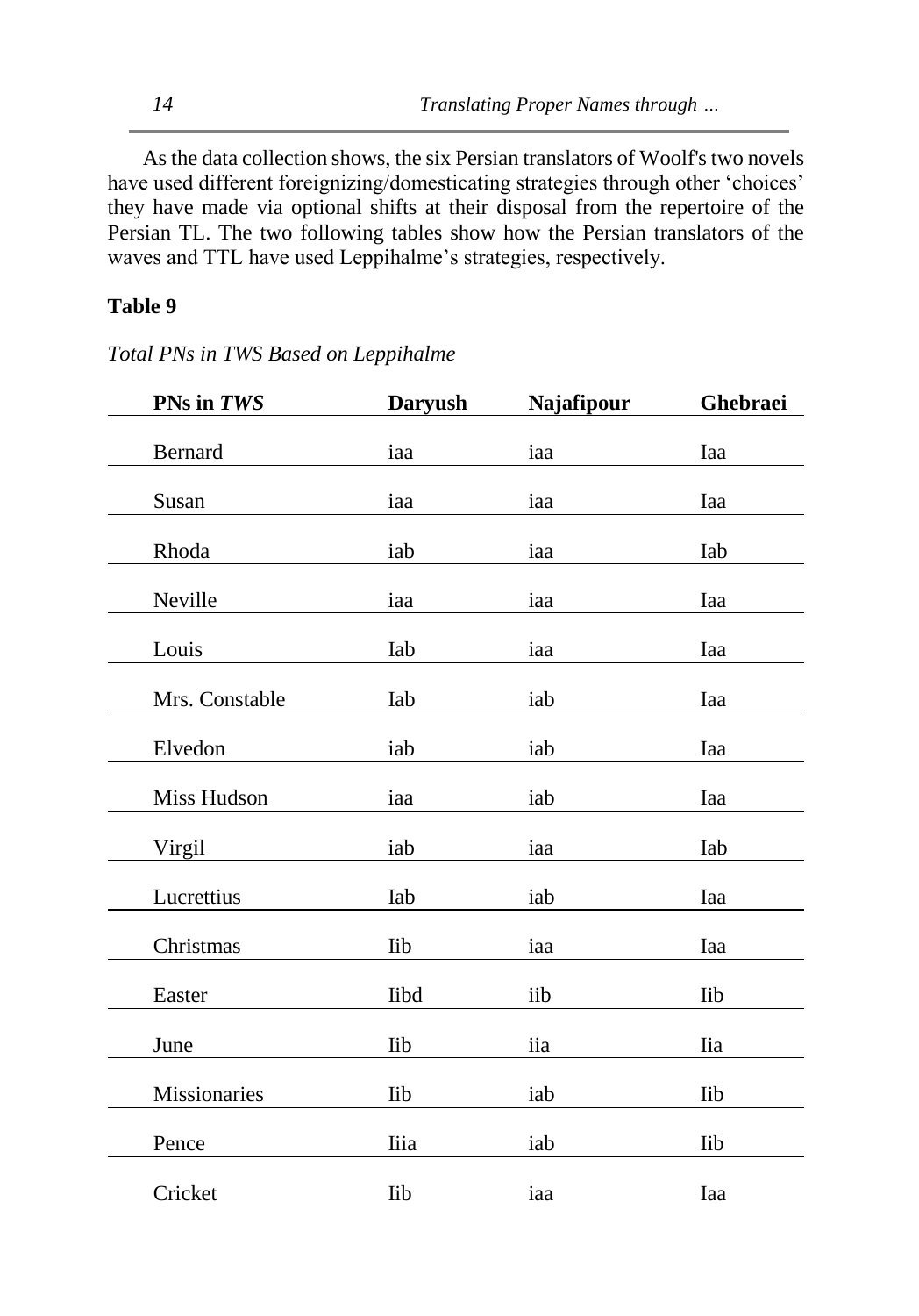

| July            | Iib        | iab  | <b>Iib</b>  |
|-----------------|------------|------|-------------|
| Elm             | Iibd       | iib  | iib         |
| Don Juan        | Iab        | iab  | Iaa         |
| Oak             | Iibd       | iib  | iib         |
| Ladies' garden  | Iiba       | iaa  | <b>libc</b> |
| Kitchen harden  | Iiba       | iaa  | <b>liic</b> |
| <b>Brisbane</b> | Iaa        | iaa  | Iab         |
| Kitchen garden  | iiia       | iab  | Iiba        |
| Oxford          | Iaa        | iaa  | Iaa         |
| Cambridge       | Iab        | iab  | Iaa         |
| Edinburg        | Iab        | iab  | iab         |
| Rome            | Iaa        | iaa  | Iaa         |
| Paris           | Iab        | iab  | Iab         |
| Berlin          | Iab        | iab  | Iaa         |
| Bran pie        | Iiba       | iaa  | Iiba        |
| <b>Buns</b>     | <b>Iib</b> | iib  | Iib         |
| Ham sandwiches  | Iiba       | iiic | Iiba        |
| Steam           | Iibd       | iibd | Iibd        |
| Beef            | Iib        | iib  | Iib         |
| Mutton          | Iib        | iib  | Iib         |
| Sausage         | Iab        | iab  | Iab         |
| Mash            | Iibd       | iibd | Iibd        |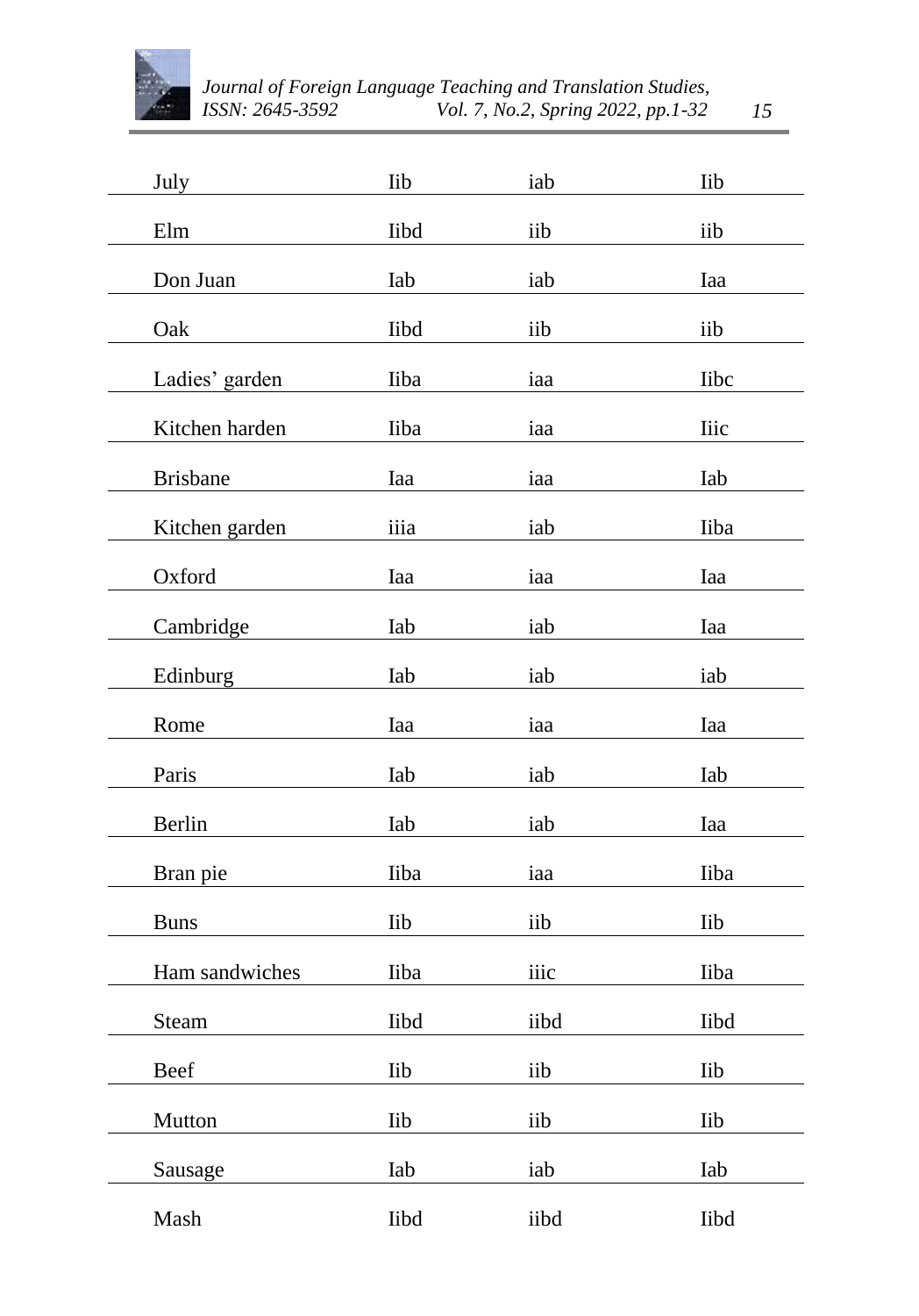| Worcester | libd | $\bullet$<br>1aa | Iab  |
|-----------|------|------------------|------|
| Custard   | iibd | iibd             | iibd |

# **Table 10**

*Total PNs in TTL Based on Leppihalme*

| PNs in TTL      | Bejaniyan | Hosseini | <b>Keyhan</b> |
|-----------------|-----------|----------|---------------|
| Mrs. Ramsay     | iaa       | iab      | iab           |
| Paul Rayley     | iab       | iaa      | iab           |
| Paunce Forte    | iab       | iaa      | iab           |
| Tansley         | iab       | Iaa      | Iaa           |
| <b>MrBankes</b> | Iab       | Iaa      | Iaa           |
| Padua           | iab       | Iab      | Iaa           |
| Virgil          | iaa       | Iab      | Iab           |
| Mrs. Mcnab      | Iab       | Iaa      | iab           |
| Elsay           | Iaa       | Iab      | Iab           |
| Lily Brisco     | Iaa       | iaa      | iaa           |
| <b>Badger</b>   | Iaa       | Iab      | Iaa           |
|                 |           |          |               |
| Jasper          | Iaa       | Iab      | Iaa           |
| Mrs. Beckwith   | Iab       | iab      | iaa           |
| Roger           | Iibd      | Iaa      | iaa           |
| Macalister      | Iab       | Iaa      | Iab           |
| Croom           | Iaa       | Iaa      | Iaa           |
| Marlow          | Iaa       | Iaa      | Iaa           |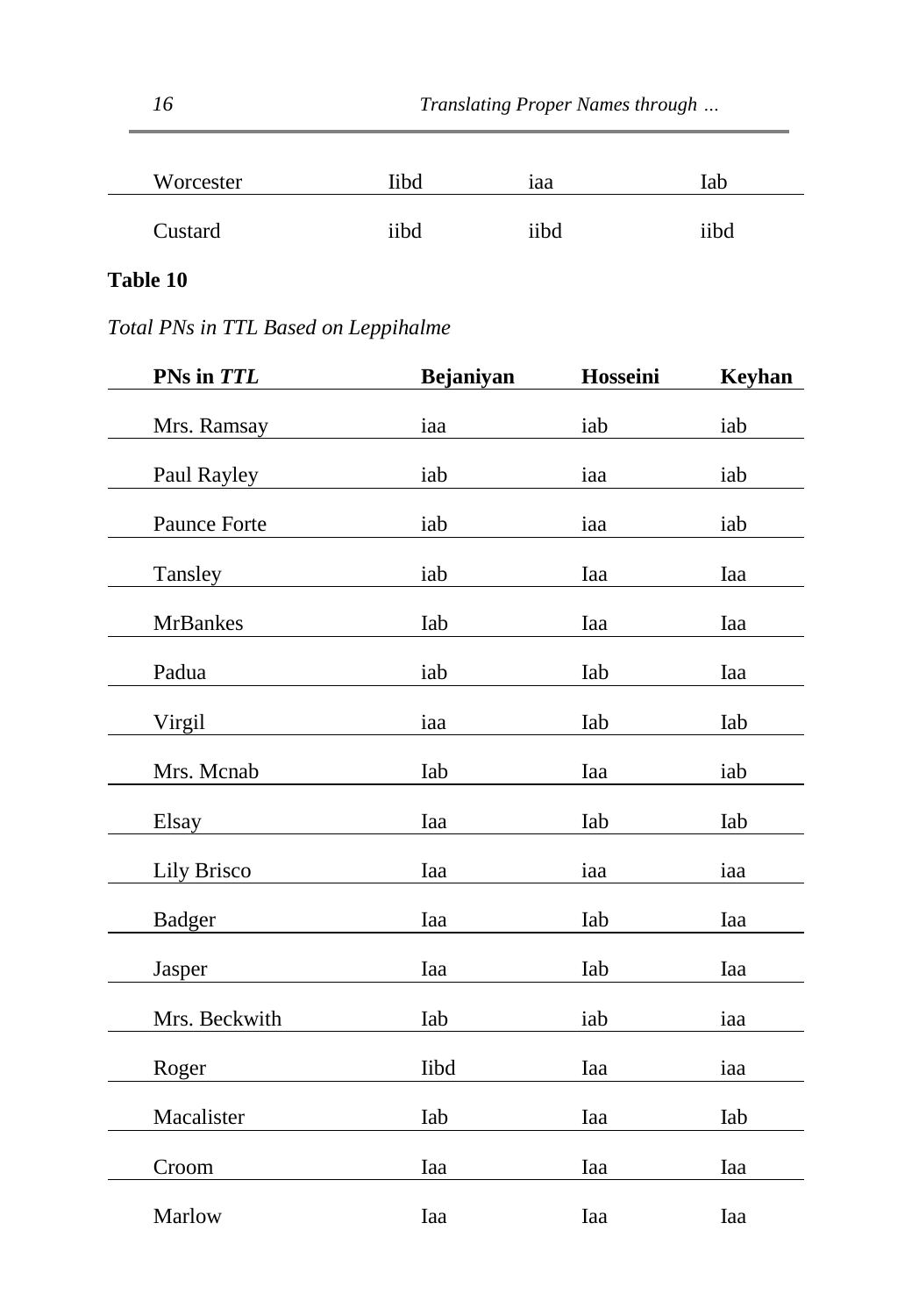

| <b>Berkeley</b>      | Iaa        | Iaa        | Iaa        |
|----------------------|------------|------------|------------|
| Hume                 | Iaa        | Iaa        | Iaa        |
| George Manning       | Iaa        | Iaa        | Iaa        |
| Cyclamen             | Iibd       | Iibd       | iab        |
| Jacmanna             | Iaa        | Iib        | iib        |
| Tritoma              | Iaa        | iib        | iiic       |
| Colony of plantains  | <b>Iib</b> | <b>Iib</b> | Iib        |
| Violets              | <b>Iib</b> | Iiba       | iib        |
| Asphodels            | Iiba       | Iib        | iiia       |
| Dahlias              | <b>Iib</b> | <b>Iib</b> | <b>Iib</b> |
| Artichokes           | <b>Iib</b> | Iiba       | <b>Iib</b> |
| Poppies              | Iibd       | Iiba       | Iibd       |
| Cedar                | Iiba       | Iiba       | Iiba       |
| Seaweed              | Iibd       | <b>lib</b> | Iibd       |
| Edinburgh            | Iia        | <b>Iia</b> | <b>Iia</b> |
| Mille end road       | Iaa        | iab        | iib        |
| Finlay               | Iaa        | Iaa        | Iaa        |
| <b>Bristol</b>       | Iba        | iaa        | Iba        |
|                      |            |            |            |
| <b>Balliol</b>       | Iba        | Iaa        | Iba        |
| Euston               | Iba        | Iaa        | Iaa        |
| Grisons              | Iba        | Iaa        | Iba        |
| <b>Brompton Road</b> | Iib        | Iaa        | Iib        |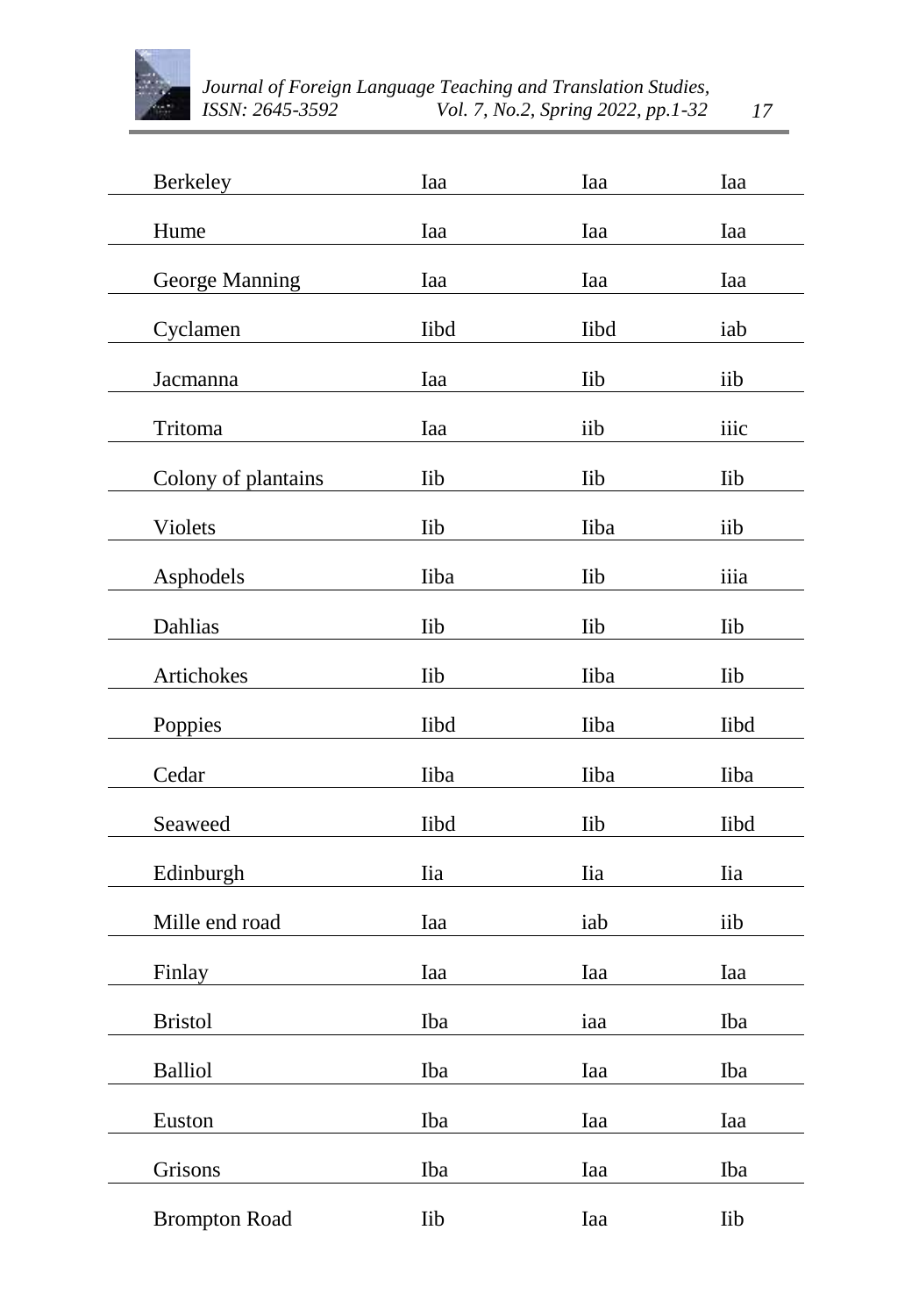| Hebrides             | Iab        | Iaa        | Iab  |
|----------------------|------------|------------|------|
| Skye                 | lib        | <b>Iib</b> | Iib  |
| Balaclava            | Iab        | Iaa        | Iaa  |
| Polynesie            | Iaa        | Iba        | Iaa  |
| <b>West Moreland</b> | Iba        | Iaa        | Iba  |
| Vesuvius             | Ibb        | Ibb        | Ibb  |
| Southampton          | Iaa        | Iab        | iab  |
| Sistine chapel       | <b>Iia</b> | Iibd       | iibd |
| Rickmanswarth        | Iab        | Iaa        | Iaa  |
| Surbiton             | Iab        | Iaa        | Iaa  |
| Golders Green        | Iab        | Iaa        | Iaa  |
| <b>Hampton Court</b> | Iaa        | Iaa        | Iaa  |

3.2.7 Tables Explained

- The procedure iaa, i.e., 'the retention of phonetic and graphological of a name,' has been repeated 35 times in *TWS* and 67 times in *TTL*.
- The procedure iab, i.e., 'changing the phonetic and graphological of a name,' has been repeated 33 times in *TWS* and 31 times in *TTL*.
- The procedure iib, i.e., 'replacing the name by a target language name,' has been repeated 23 times in *TWS* and 21 times in *TTL*.
- $\bullet$  The procedure, iibd, i.e., 'replacing a name by a different name in the TL', is used 13 times in *TWS* and eight times in *TTL*.
- The procedure, Iiia, i.e., 'omission of the name but transferring the sense by another means,' has been used two times in *TWS* and just once in *TTL*.
- The procedure, iia, i.e., 'replacing the name with another SL name,' has been repeated twice in *TWS* and 4times in *TTL*.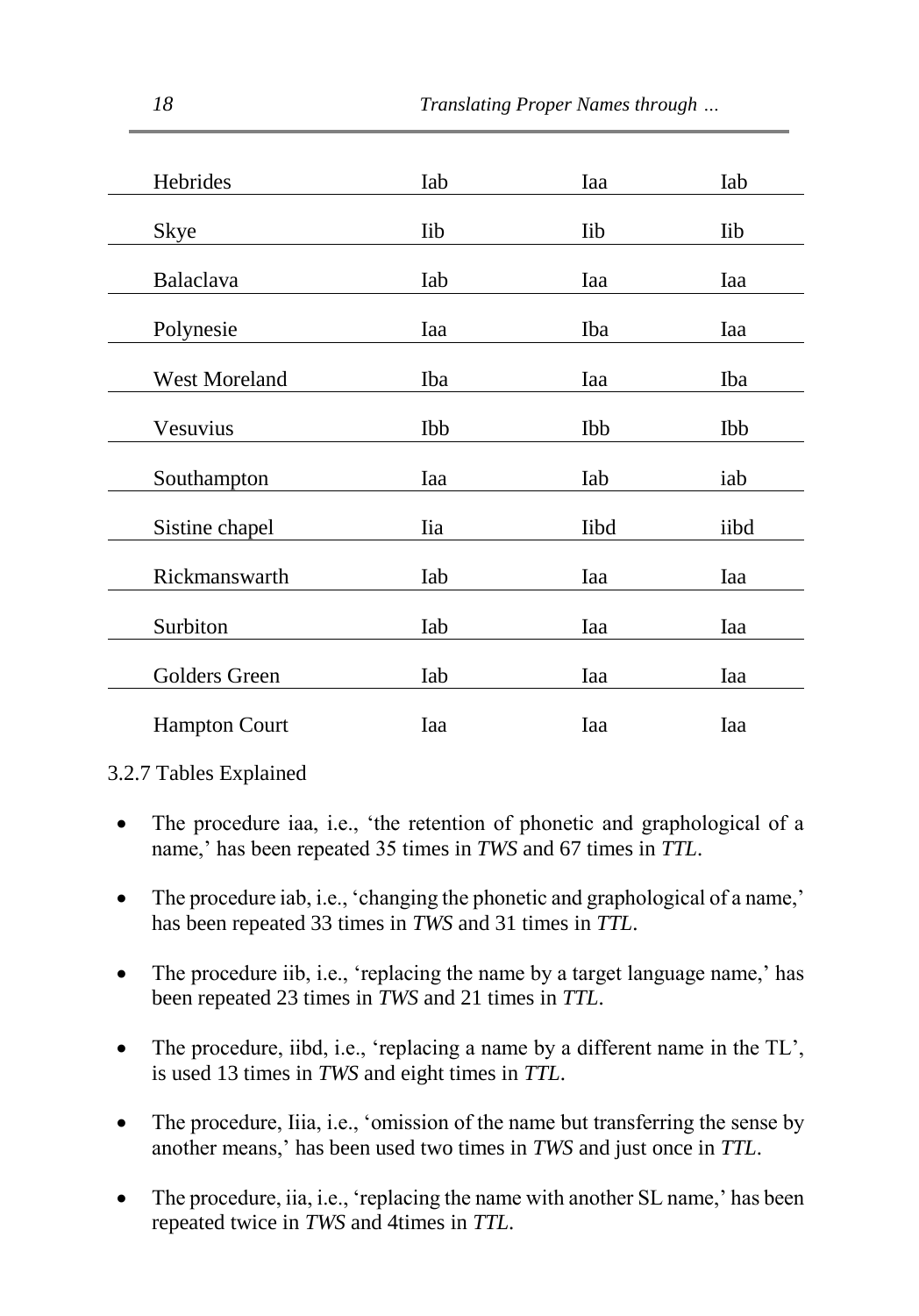

- The procedure, iiba, i.e., 'replacing the name by a target language name plus some information and guidelines,' has been used seven times in *TWS* and *TTL*.
- The procedure, iibc, i.e., 'the replacement of a noun without any explanation,' has been repeated just once in *TWS*.
- The procedure, iiic, i.e., 'the omission of a part of a noun without any explanation,' is used twice in *TWS* and once in *TTL*.
- The procedure, iba, i.e., is repeated ten times just in *TTL*.
- The last procedure, ibb, is repeated three times in *TTL*.

As the two tables show, each Persian translator of Woolf's two novels has attempted to use Leppihalme's strategies differently. The following table demonstrates the total Frequency of the application of Leppihalme's strategies in the six Persian translations of the two novels:

## **Table 11**

*Total Frequency of Strategies in Six Persian Translations Based on Leppihalme*

| Sign      | Strategy                                                                                             | Frequency in<br>3 Translations<br>of <i>TTL</i> | Frequency in<br>3 translations<br>of the Waves |
|-----------|------------------------------------------------------------------------------------------------------|-------------------------------------------------|------------------------------------------------|
| $\rm (I)$ | Retention of name (either unchanged<br>or in its conventional TL form); with<br>three subcategories: |                                                 |                                                |
| (ia)      | use the name as such;                                                                                |                                                 |                                                |
| iaa       | retention of phonetic and graph logical<br>of the name                                               | 67                                              | 35                                             |
| iab       | changing the phonetic<br>and<br>graphological of the name                                            | 31                                              | 33                                             |
| ib        | use the name, adding some guidance;                                                                  |                                                 |                                                |
| iba       | reader is<br>directed<br>through<br>the<br>explanation and description                               | 10                                              |                                                |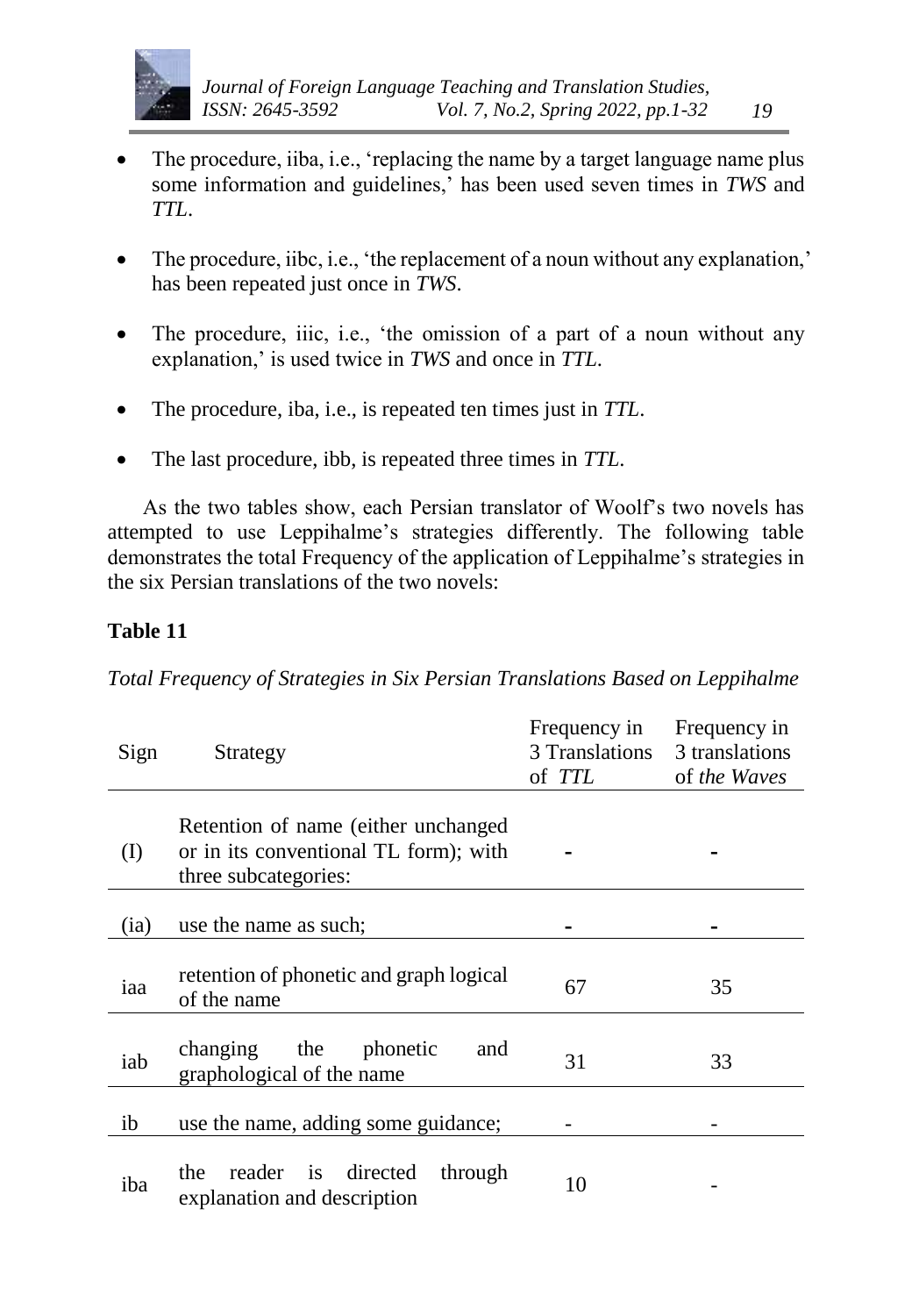*20 Translating Proper Names through …*

| ibb   | the reader is directed through a<br>familiar name in the target culture                                   | 3  |    |
|-------|-----------------------------------------------------------------------------------------------------------|----|----|
| ic    | Use the name, adding a detailed<br>explanation, for example, a footnote.                                  |    |    |
| iic   | Keep one part of the name and<br>translate another part                                                   |    |    |
| (II)  | Replacement of name by another<br>(beyond the changes required by<br>convention); with two subcategories: |    |    |
| iia   | replace the name by another SL name                                                                       | 4  | 2  |
| iib   | replacement of the name by a TL<br>name plus a footnote                                                   | 21 | 23 |
| iiba  | replacement of the name by a TL<br>name plus some information and<br>guidance                             | 7  | 7  |
| iibb  | replace the name with a footnote                                                                          |    |    |
| iibc  | replacement of the name without any<br>explanation                                                        |    | 1  |
| iibd  | replacement by a different name in the<br>TL                                                              | 8  | 13 |
| (III) | Omission<br>of<br>with<br>name;<br>two<br>subcategories:                                                  |    |    |
| iiia  | omission of the name but transfer the                                                                     |    |    |
|       | sense by other means, for example, by<br>a common noun;                                                   | 1  | 2  |
| iiib  | omission of a part of a noun without<br>any explanation                                                   |    |    |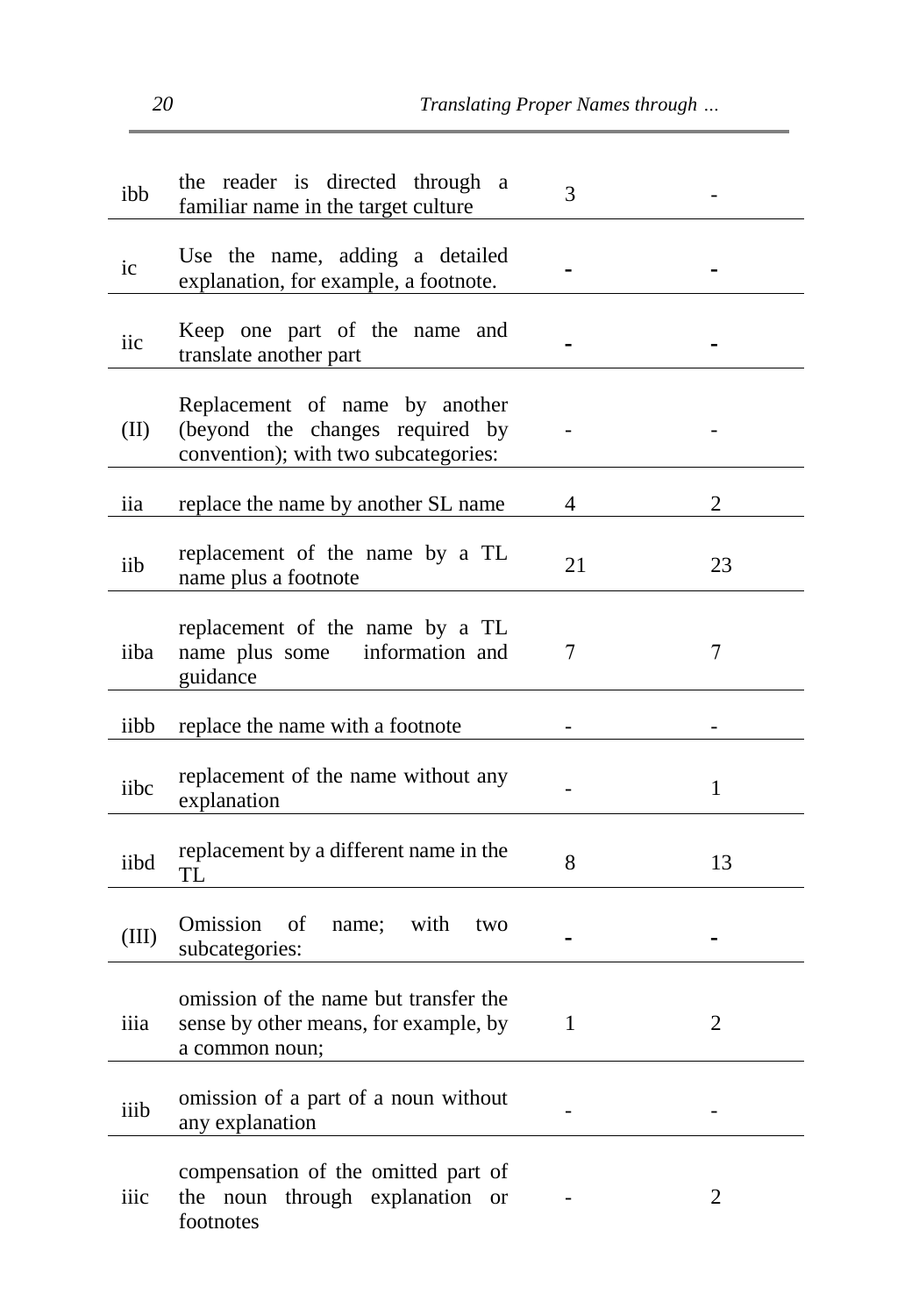

The following diagram (figure 1) shows the distribution of the strategies used by the six Persian translators of Woolf's two novels based on Leppihalme's model.



*Figure 1.* The Distribution of the Strategies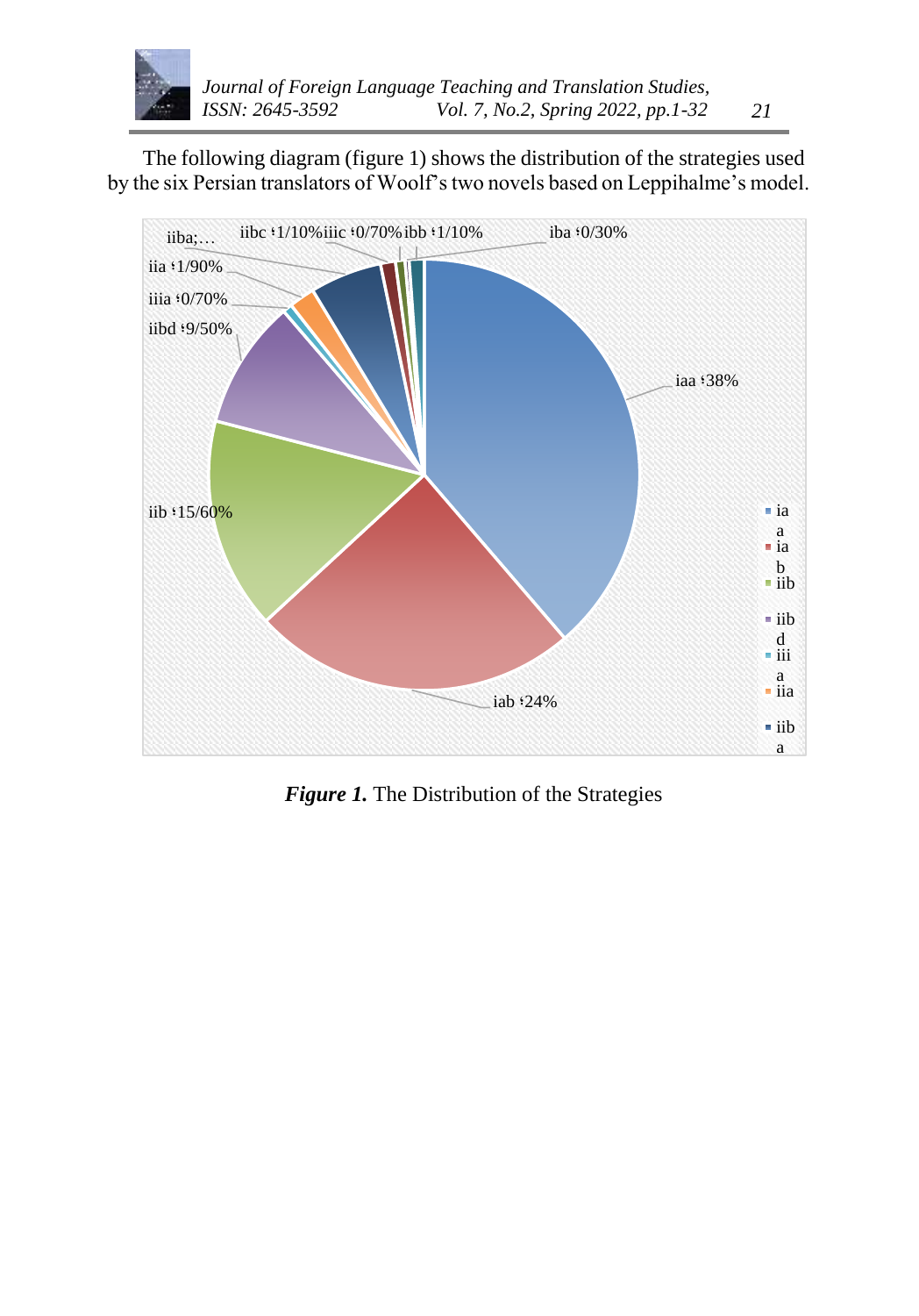The following table shows how each Persian translator of Woolf's two novels has used Leppihalme's strategies in different proportions.

## **Table 12**

| Total Frequency of Strategies Used by Each Translator Based on Leppihalme |  |  |
|---------------------------------------------------------------------------|--|--|

| Sign         | Strategy                                                                                                      | F. in<br><b>TTL</b> |   |          |   | in<br>F.<br><b>TWS</b> | Gh.      | D.       | N.           |
|--------------|---------------------------------------------------------------------------------------------------------------|---------------------|---|----------|---|------------------------|----------|----------|--------------|
| $($ $\Gamma$ | Retention of name (either<br>unchanged or<br>in<br>its<br>conventional TL form);<br>with three subcategories: |                     |   |          |   |                        |          |          |              |
| (ia)         | Use the name as such;                                                                                         |                     |   |          |   |                        |          |          |              |
| iaa          | Retention of phonetic<br>and graph logical of the<br>name                                                     | 67                  | 9 | $\Omega$ | 8 | 35                     | 14       | 8        | 13           |
| iab          | Changing the phonetic<br>and graph logical of the<br>name                                                     | 31                  | 3 |          |   | 33                     | 7        | 12       | 14           |
| ib           | Use the name, adding<br>some guidance;                                                                        |                     |   |          |   |                        |          |          |              |
| iba          | The reader is directed<br>through explanation and<br>description                                              | 10                  |   |          |   |                        | $\theta$ | $\theta$ | $\mathbf{0}$ |
| ibb          | The reader is directed<br>through a familiar name<br>in the target culture                                    | 3                   |   |          |   |                        | $\theta$ | $\Omega$ | $\mathbf{0}$ |
| ic           | Use the name, adding a<br>detailed explanation, for<br>example, a footnote.                                   |                     |   |          |   |                        |          |          |              |
| iic          | Keep one part of the<br>and<br>translate<br>name<br>another part                                              |                     |   |          |   |                        |          |          |              |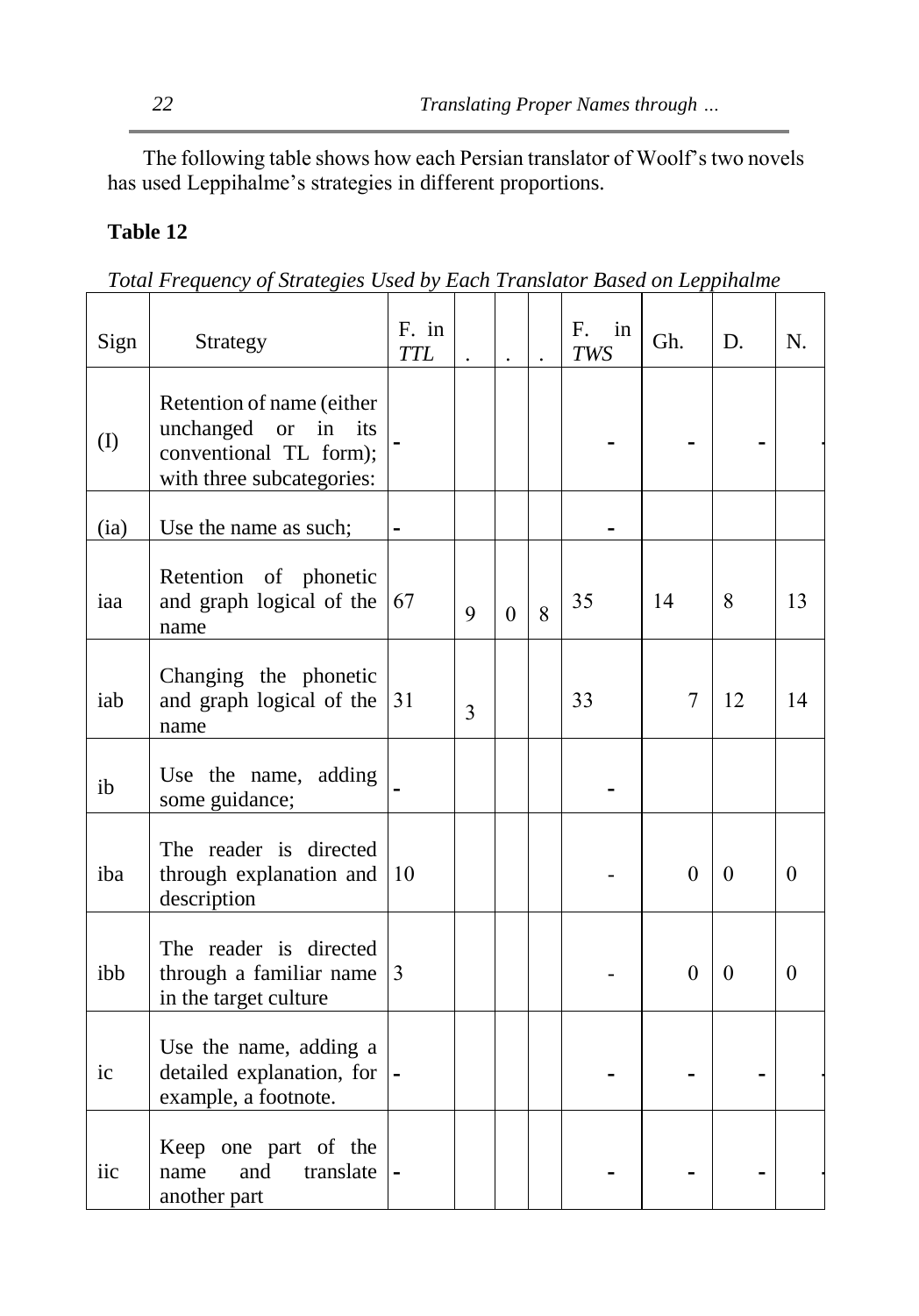

| (II)  | Replacement of name by<br>another<br>(beyond)<br>the<br>changes required<br>$_{\rm by}$<br>convention); with two<br>subcategories: |                |  |                  |                  |                  |                  |
|-------|------------------------------------------------------------------------------------------------------------------------------------|----------------|--|------------------|------------------|------------------|------------------|
| iia   | Replace the name by<br>another SL name                                                                                             | $\overline{4}$ |  | $\overline{2}$   | $\overline{2}$   | $\overline{0}$   | $\overline{0}$   |
| iib   | Replacement of the name<br>by a TL name plus a<br>footnote                                                                         | 21             |  | 23               | 9                | 8                | 6                |
| iiba  | Replacement of the name<br>by a TL name plus some<br>information<br>and<br>guidance                                                | $\overline{7}$ |  | 7                | $\overline{4}$   | 3                | $\boldsymbol{0}$ |
| iibb  | Replace the name with a<br>footnote                                                                                                |                |  |                  |                  |                  |                  |
| iibc  | Replacement of the name<br>without any explanation                                                                                 |                |  | $\mathbf{1}$     | $\mathbf{1}$     | $\theta$         | $\mathbf{0}$     |
| iibd  | Replacement<br>by<br>a<br>different name in the TL                                                                                 | 8              |  | 13               | 3                | $\tau$           | $\overline{3}$   |
| (III) | Omission of name; with<br>two subcategories:                                                                                       |                |  |                  |                  |                  |                  |
| iiia  | Omission of the name<br>but transfer the sense by<br>other<br>for<br>means,<br>example, by a common<br>noun;                       | 1              |  | 2                | $\mathbf{0}$     | 2                | $\boldsymbol{0}$ |
| iiib  | Omission of a part of a<br>without<br>noun<br>any<br>explanation                                                                   |                |  |                  |                  |                  |                  |
| iiic  | Compensation of<br>the<br>omitted part of the noun                                                                                 |                |  | $\boldsymbol{0}$ | $\boldsymbol{0}$ | $\boldsymbol{0}$ | $\overline{0}$   |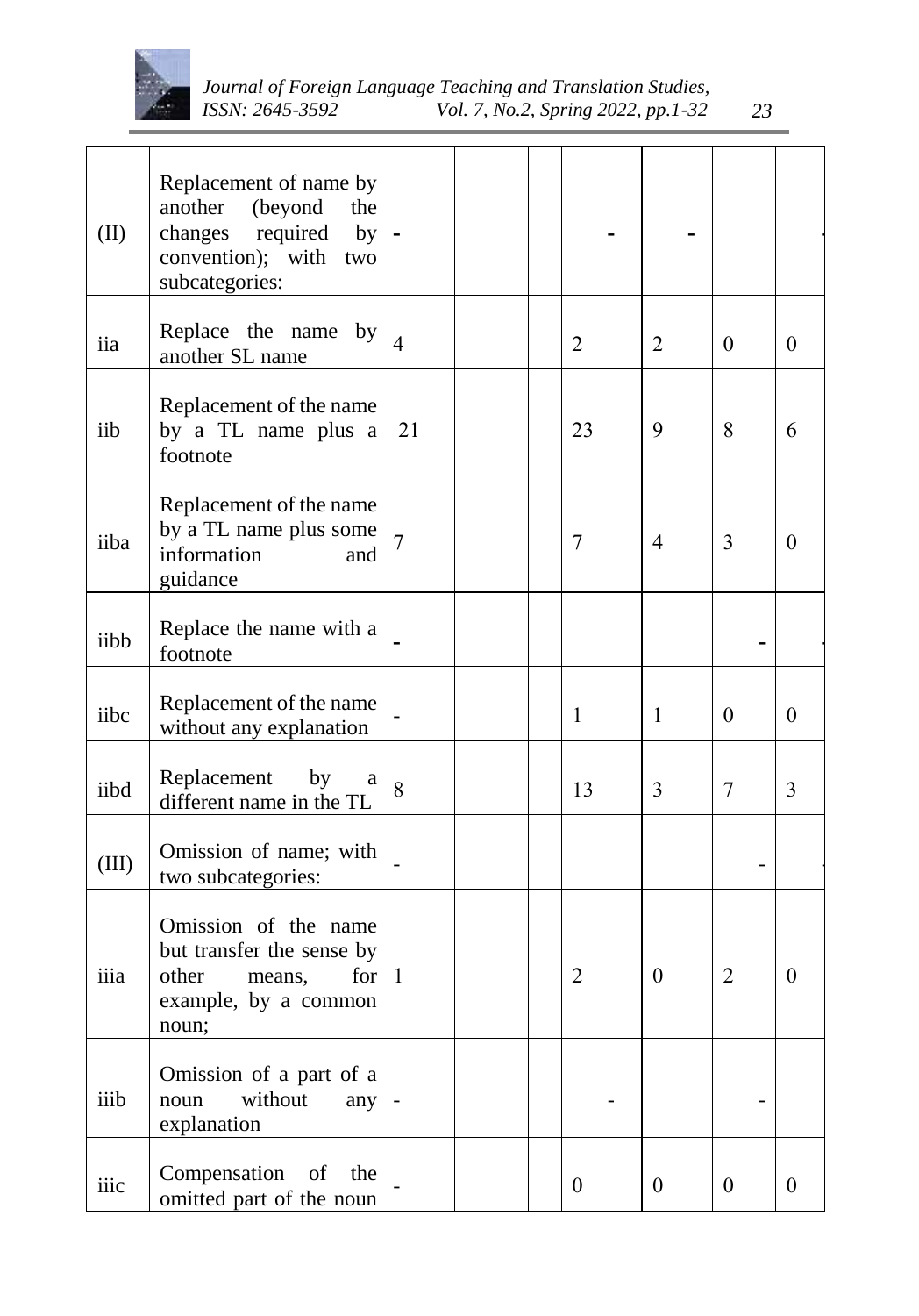|  |           | through explanation or |  |  |  |  |  |
|--|-----------|------------------------|--|--|--|--|--|
|  | tootnotes |                        |  |  |  |  |  |

#### **4. Discussion and Results**

As the tables and diagrams indicate, the six Persian translators of Woolf's two novels have used Leppihalme's strategies in translating the PNs in different propensities. However, this question is raised: how should these frequencies and propensities be related to foreignizing/domesticating strategies and to the translators' discursive presence, voice, and style in another way?

As mentioned earlier, different strategies have been suggested for translating the PNs by various scholars, Newmark, Baker, Leppihalme, among others. However, translating the PNs, in one way or another, can be connected to two main strategies as proposed by Venuti: foreignizing/domesticating strategies. Interestingly enough, these strategies can be associated with the shifts made by the translators in translation. However, the point is that the preferably optional shifts that the translator makes can be related to some recurring patterns of the linguistic habits of the translator. If these linguistic habits get frequent, they can result in the translator's style, presence, and, preferably, a voice in the translated texts. In this sense, the strategies used by the translators for translating the PNs, as an aspect of the culture of any society, can reveal a way to the translator's discursive presence, voice, and style in the translated texts in the TL. One main reason to raise such a claim is that the shifts the translators make, consciously or unconsciously, can be connected to the linguistic habits of the translators through a few recurring patterns they might have elected among the repertoire of their TL. Oddly enough, these recurring patterns of the translators' linguistic habits might lead to what [Baker](#page-29-7) [\(1992\)](#page-29-7) has designated as 'universal features of translation,' typically taking place in the translated texts rather than the original texts and that is "not the result of interference from specific linguistic systems" [\(Baker](#page-29-7) [1992,](#page-29-7) p. 243). [Baker](#page-29-2) [\(1996\)](#page-29-2) has identified the four universals of translation: explication, simplification, leveling out, and normalization (see [Horri](#page-30-12) [\(2009\)](#page-30-12) for a detailed explanation of these universals). Of these universals, normalization can be related to domesticating strategies in that the translator keeps this tendency to 'exaggerate features of the target language and conform to its typical patterns' [\(Baker](#page-29-2) [1996,](#page-29-2) p. 183). In this sense, normalization finds a relationship with those strategies Leppihalme has termed 'replacement' (II) with its different subcategories (iia, iib, and iic). For instance, the way the six Persian translators of Woolf's two novels have tried to replace the SL PNs with some TL PNs shows that they have been attempting to normalize the oddity of the SL with the typical patterns of the TL. Generally, as defined b[y Baker](#page-29-7) [\(1992;](#page-29-7) [1996;](#page-29-2) [1998\)](#page-29-3) and studied by other scholars, the four universals of translation provide a challenging theoretical framework for studying the translator's discursive presence, vice, and style in the translated texts.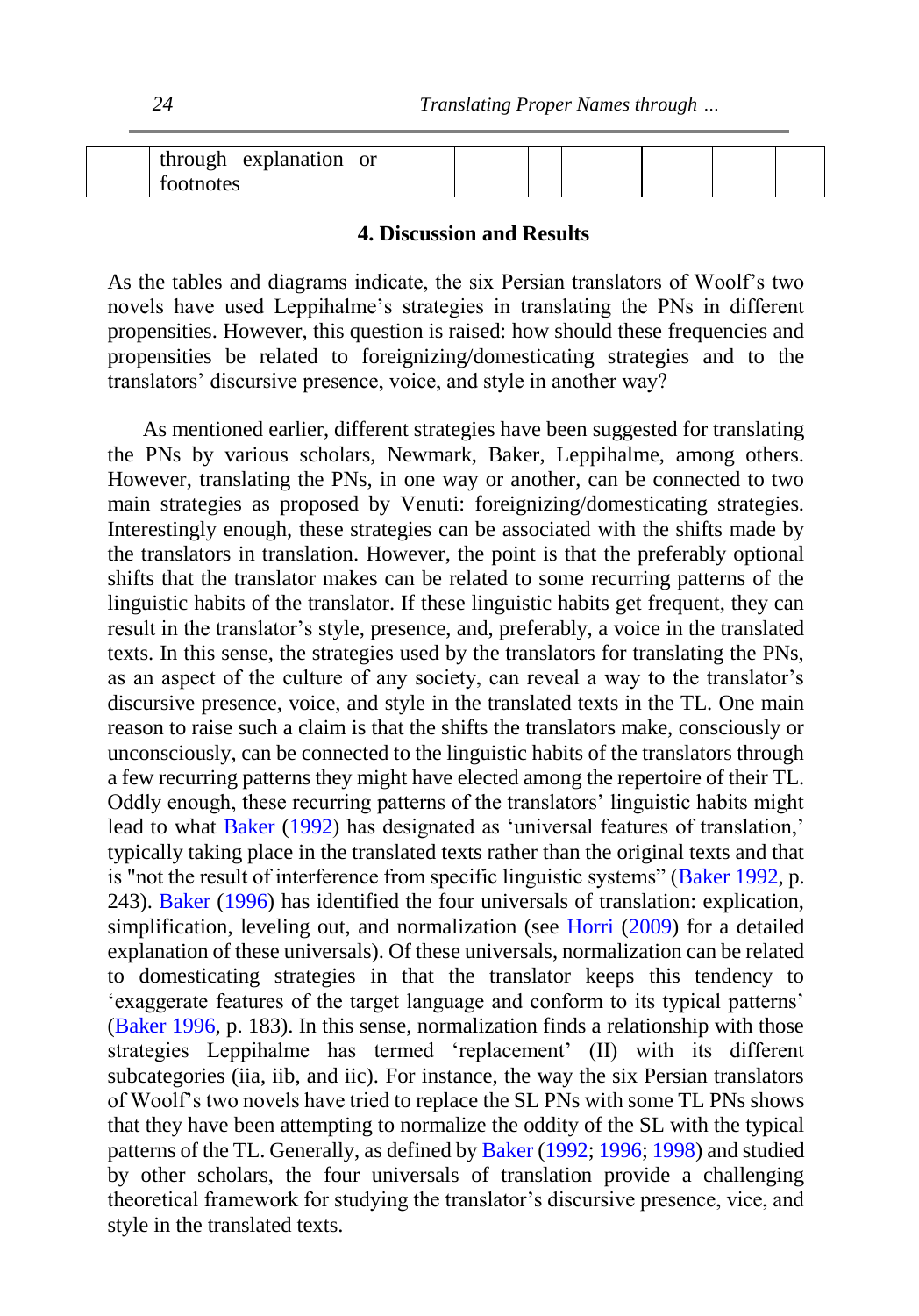

Interestingly, to show how translating the PNs through the shifts that the translators make can be related to the foreignizing/domesticating strategies as well as the translator's discursive presence, voice, and style, it is necessary to make a profile for each Persian translator to allow us to come up with some new findings regarding the translator's voice as defined by [Hermans](#page-30-0) [\(1996\)](#page-30-0) and [Schiavi](#page-30-1) [\(1996\)](#page-30-1) and the translator's style as defined b[y Baker](#page-29-2) [\(1996; 2000\)](#page-29-2), among others. Hopefully, the translator's profile can give us a snapshot of the personal strategies used by the translator.

## *4.1 TWS' Persian Profile*

The three Persian translators have translated the three Persian translations of Woolf's *TWS* in different periods: Daryush, Najafipour, and Ghebraei.



*Figure 2.* Daryush's profile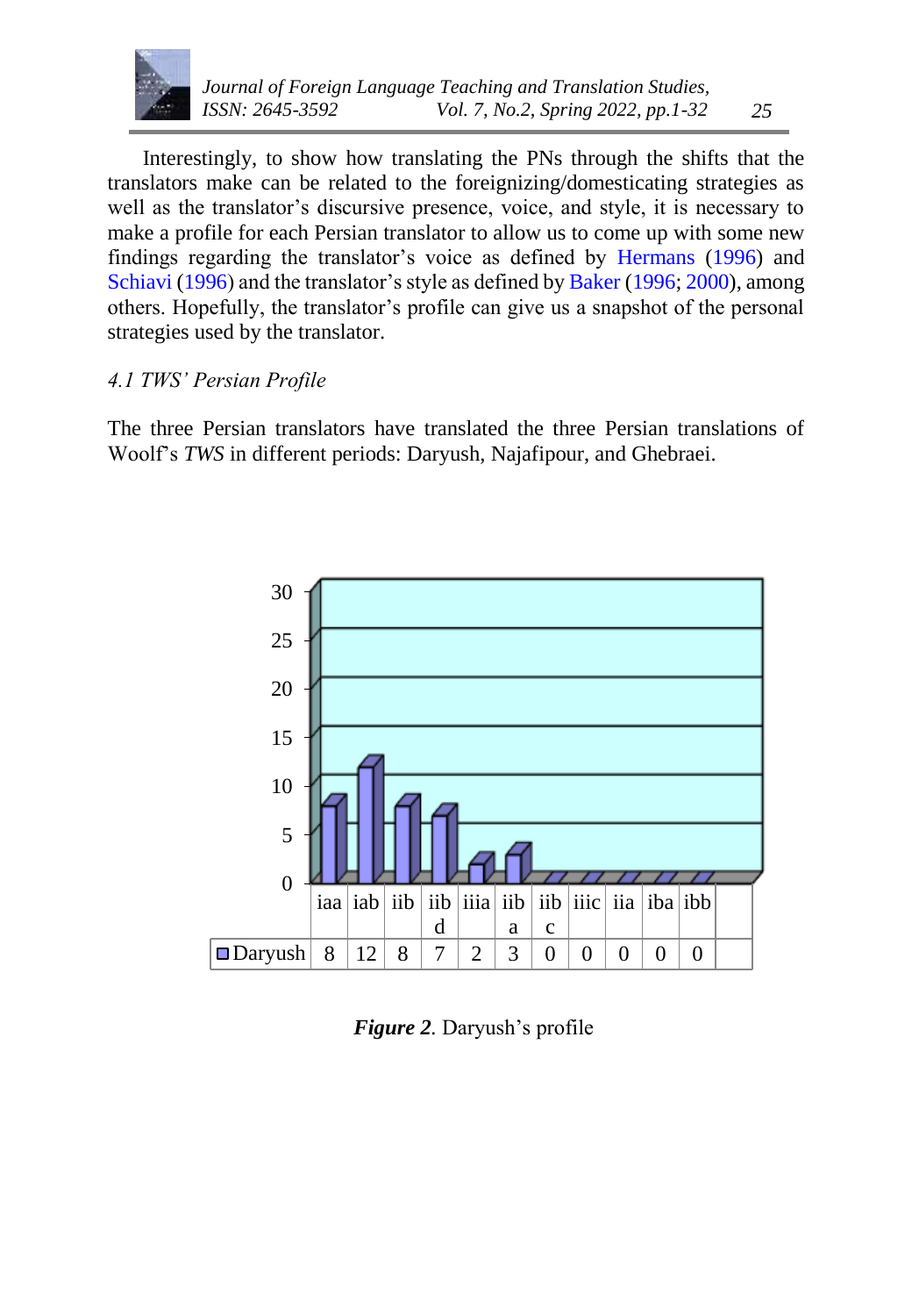Also, Daryush has tried to keep the writer's original style and voice, using much more foreignizing strategies.



*Figure 3.* Najafipour's profile

 As the numbers show, Najafipour has used foreignizing strategies with high propensity. It reveals that he has wanted to keep the original names, keeping the writer's original style and voice in the TL.



*Figure 4.* Ghebreie's profile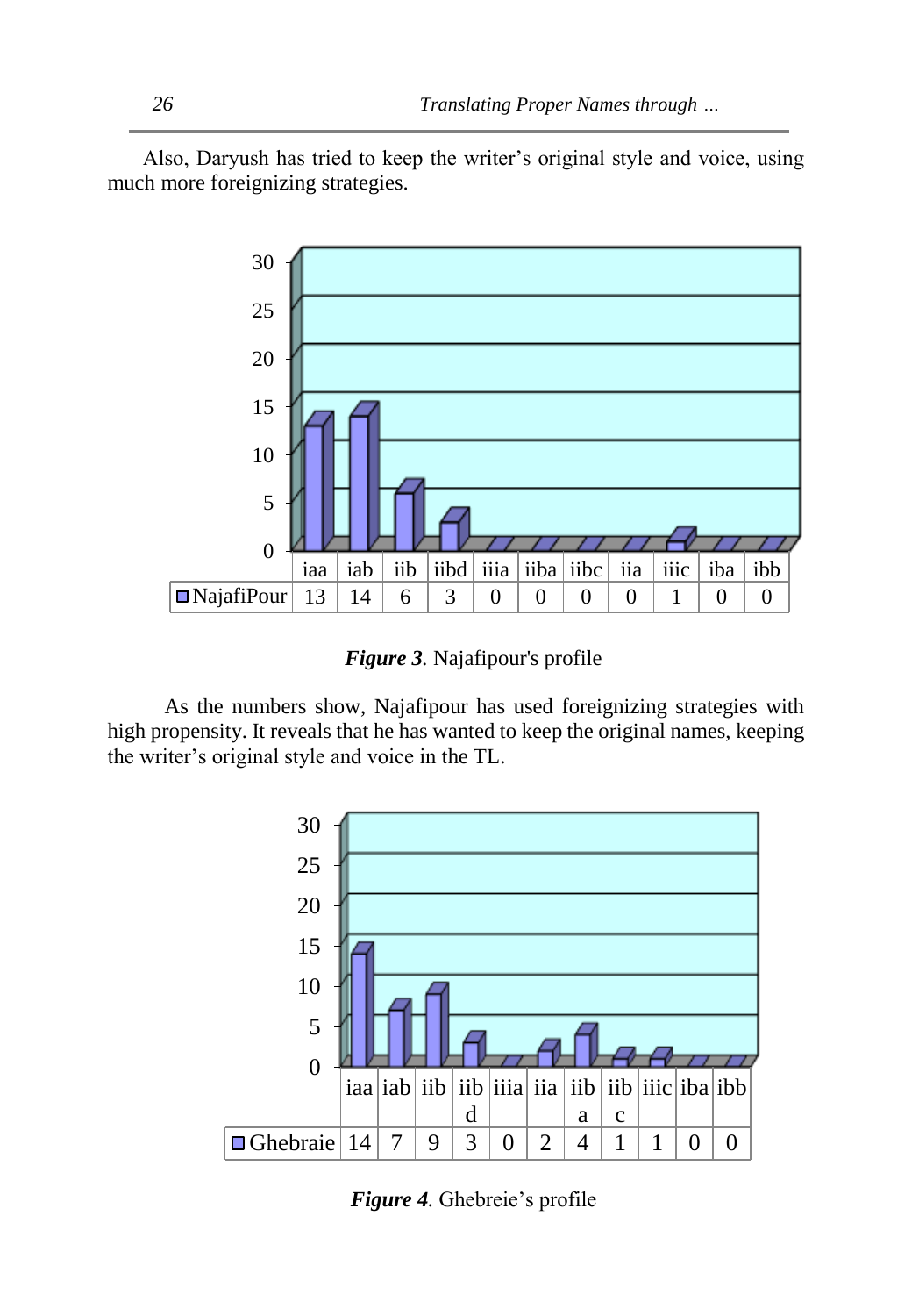

## *4.2 TTL's Persian Profile*

As for its Persian translations, *TTL* has been translated thrice by different translators: Bejaniyan, Hosseini, and Keyhan. The translators have used the following procedures:



*Figure 5.* Bejaniyan's profile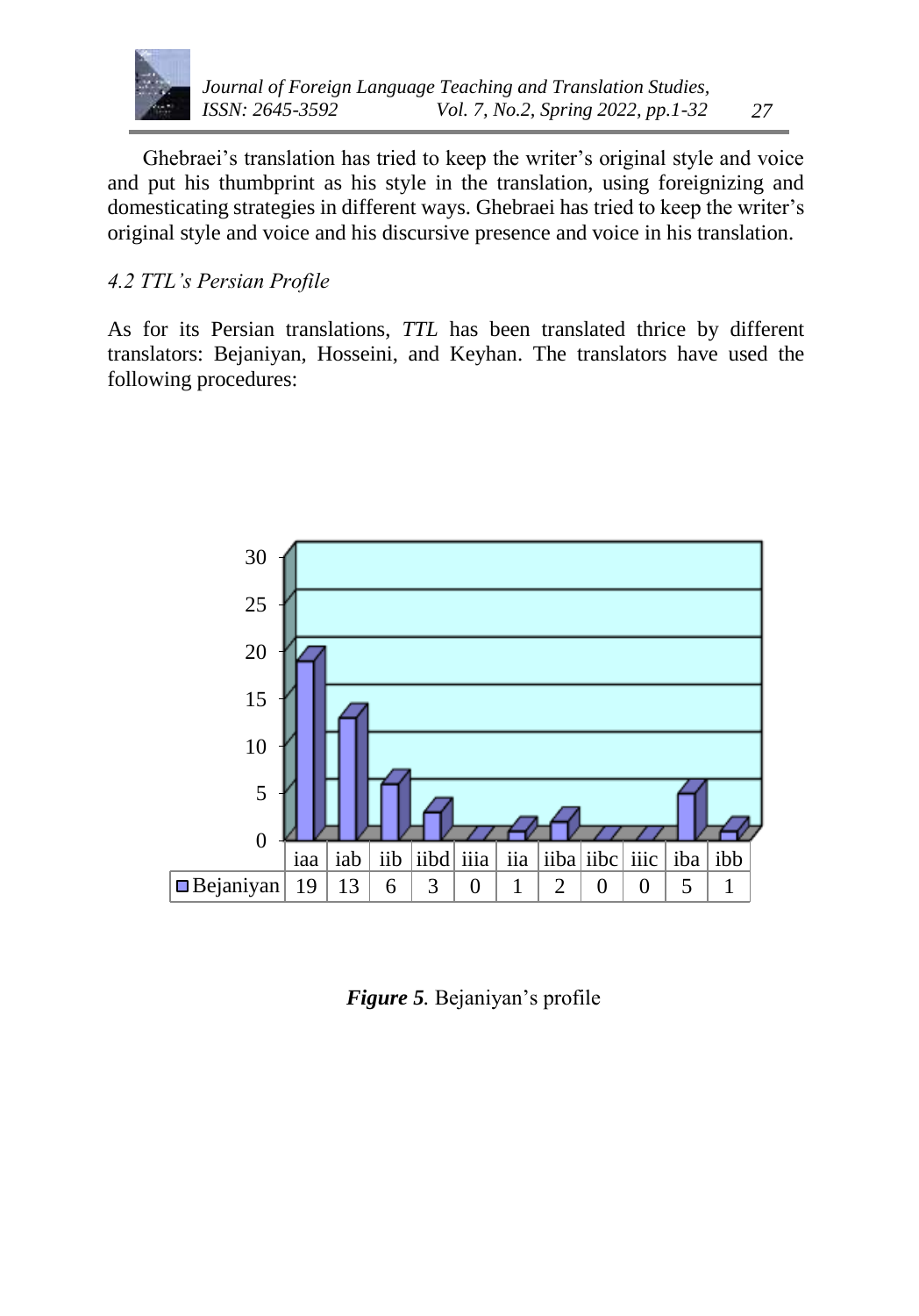As the numbers show, Bejaniyan has used foreignizing strategies with high propensity. It reveals that she has wanted to keep the original names, keeping the writer's original style and voice in the TL.



*Figure 6.* Hosseini's profile

As for Hosseini's translation, he has tried to keep the writer's original style and voice and put his thumbprint as his style in the translation, using foreignizing and domesticating strategies differently.



*Figure 7.* Keyhan's profile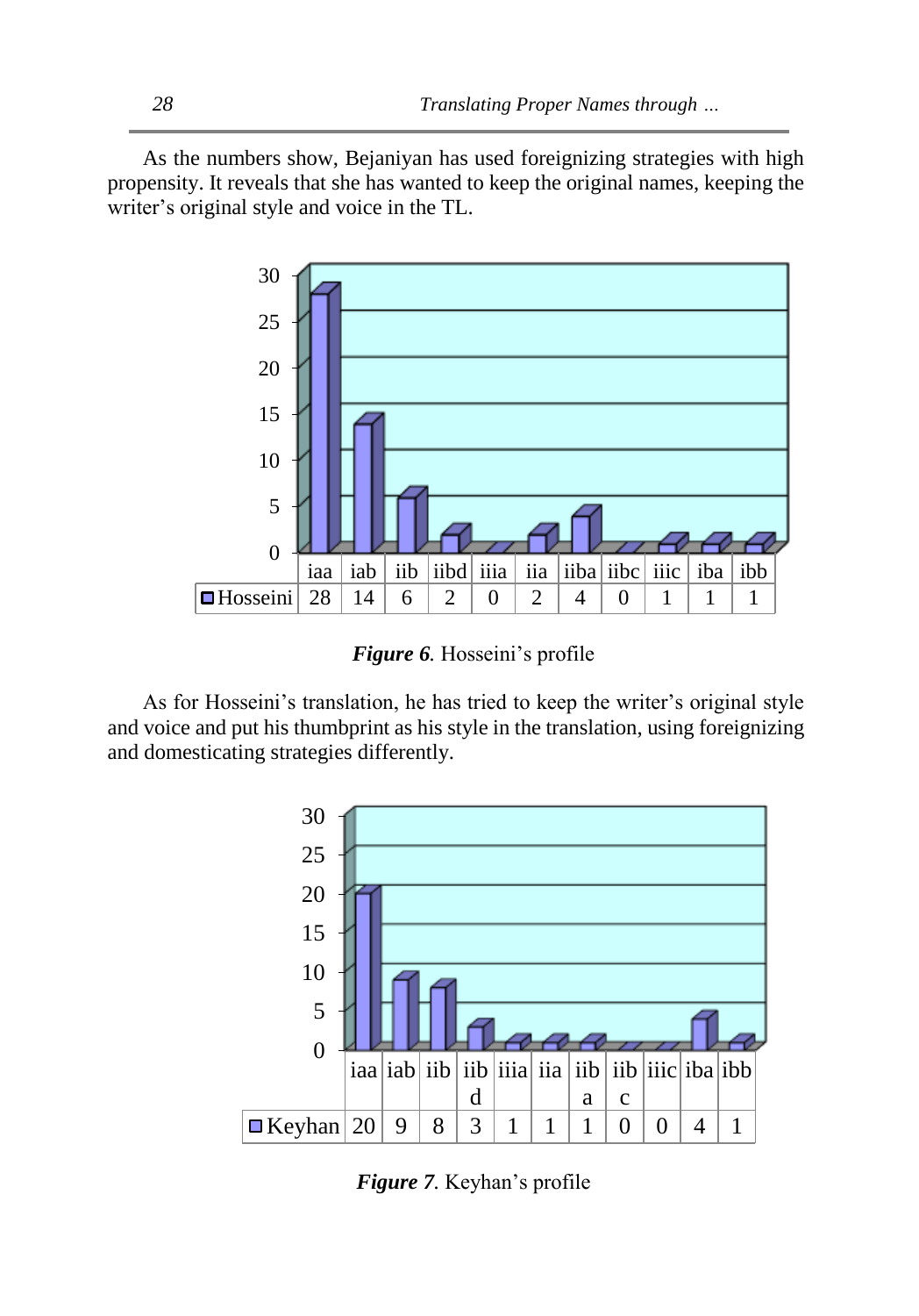

As the diagrams show, the translators have used both foreignizing/domesticating strategies with various propensities. Compared with the other two translators, Hosseini has tried to keep the writer's original voice and discursive presence and voice in his translation.

Now, comparing the strategies used by the three Persian translators of *TWS*, we can see that Najafipour has primarily used foreignizing strategies, and Ghebraei has used foreignizing and domesticating strategies, though with different propensities. Hence, Ghebraei seems to use normalization more than Najafipour. Such a claim can be said for both Bejanyian's and Hosseini's translations, respectively: Bejanyian shows a tendency to leave the original text as it is and make it sound foreign (no mention of the fact that how she has changed the overall meaning of the original text at the macro-level); Hosseini shows a clear pattern of domestication or normalization. Hence, Hosseini can be said to normalize more than Bejanyian. Both Daryush and Keyhan have tried to keep the middle ground in using the strategies though they have shown a tendency to foreignize strategies with a higher propensity. Oddly enough, some findings of this paper can be compared with what [Bosseaux](#page-29-1) [\(2000\)](#page-29-1) has found regarding two French translations of Woolf's *TWS.*

Regarding Venuti's two strategies, sometimes the translators, by adding strange and unfamiliar elements such as translating the PNs literally without giving further explanation, have tried to both familiarize and defamiliarize their translation, making the process of reading their translations both easy and difficult for the Iranian readership, thereby revealing both the original writer's voice and style as well as their discursive presence and voice in the translated text. However, some believe that foreignization, such as transliteration of the original words, preserves the spatial sense of the original text. Others believe that these elements expose the reader to the words of the TL and facilitate the discovery of the meaning of the words according to the context of the translated text. It seems that it is possible to find some relationships between the strategies used by the translators and their discursive presence, voice, and style in the translated texts.

#### **5. Conclusion**

It may be argued that the six translators' tendency to both keep and change the characteristics of the SL and the TL through, for example, preserving phonetic and written form on the one hand, and replacing a name with a similar name on the other, could show both the writer's style and the translators' discursive presence, voice and style. In general, the whole point of the translator's stylistics is that the translator has to make some changes, engravings, and manipulations to convey the author's stylistics, which results in the translator's stylistics. The translator should preserve his style to recreate the author's style in the TL.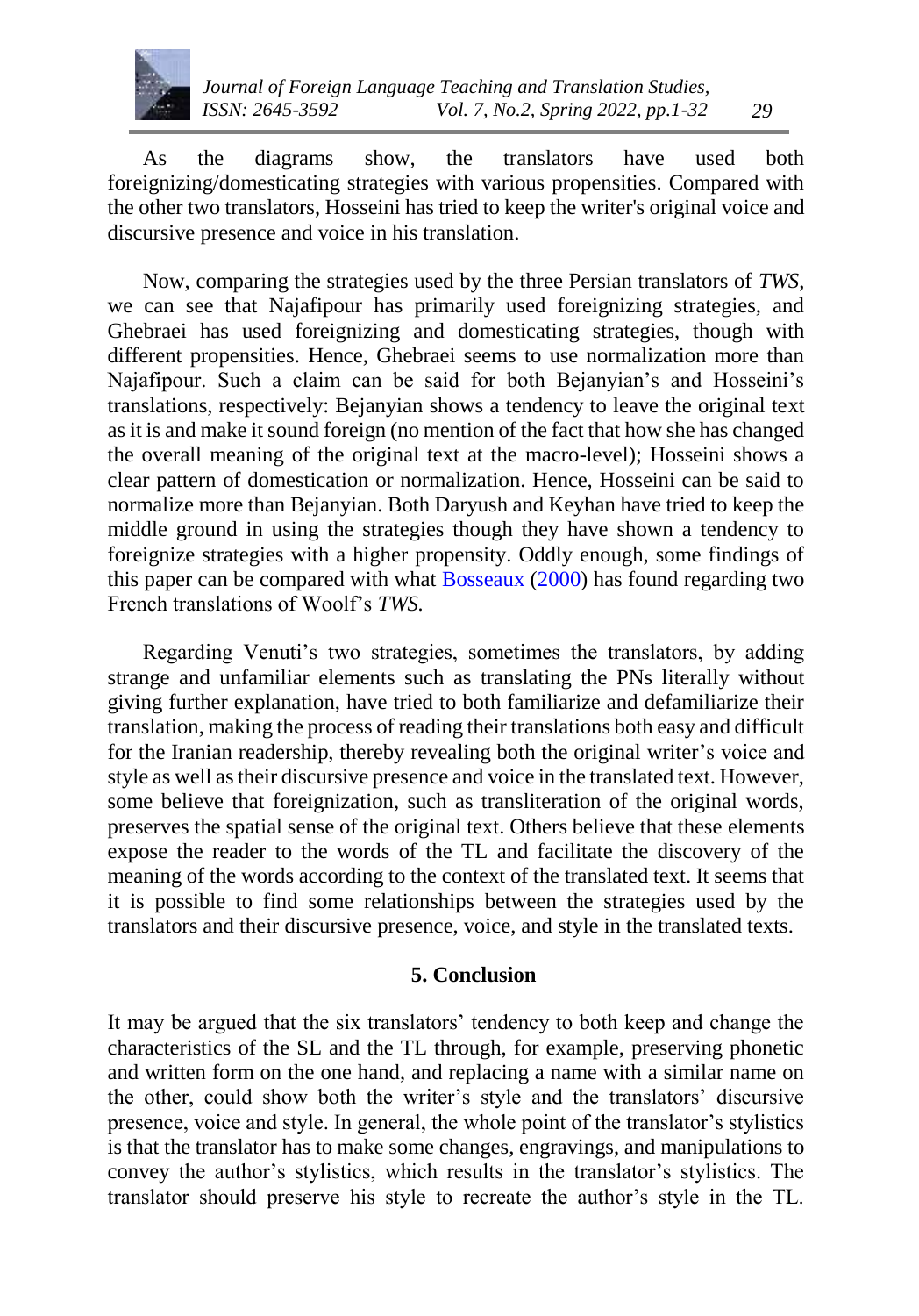Moreover, the main point behind the translator's stylistics goes back to the presence or absence of the translator in the translated texts.

This paper tried to study the six translators' discursive presence, voice, and style in the Persian translations of Woolf's *TWS* and *TTL* by examining the way these translators have used different foreignizing and domesticating strategies via the optional shifts they have made in the process of translating various categories of the PNs. Such a careful examination allows us to talk about the role and the status of the translator as the main agent of the translation as a social activity, on the one hand, and to promote the status of the translation as the final product of that agent as a creative activity and not a 'derivative activity' forcing the translators to stay hidden behind their translations and inferior to the original creator. As far as translation goes beyond translating just the linguistic items of the SL and becoming part of the culture of any society, the translator has this chance to make optional choices to show his strategies. If the optional shifts get frequent, they can show the translator's discursive presence, voice, and style in his translation. One reason indicates that each translator can produce his specific version of the same text because he can make many choices in his repertoire.

#### <span id="page-29-4"></span>**References**

- Ahanizadeh, S. (2012). Translation of proper names in children's literature. *Journal of Language and Translation, 3*(1), 61-71.
- <span id="page-29-5"></span>Anabisarab, M. (2009). Proper names translation in translated fiction for adolescents from English to Persian. *Journal of Translation studies, 7*(28), 9-30.
- <span id="page-29-7"></span>Baker, M. (1992/2018). *In other words: A coursebook on translation*. London and New York: Routledge.
- <span id="page-29-2"></span>Baker, M. (1996). Corpus-based translation studies: The challenges that lie ahead. In H. Somers (ed.), *Terminology, LSP and translation* (pp. 175-186). Amsterdam: John Benjamins.
- <span id="page-29-0"></span>Baker, M. (2000). Towards a methodology for investigating the style of a literary translator. *Target, 12*(2), 241-266.
- <span id="page-29-3"></span>Baker, M.; Cees, K. & Kitty V. Leuven-Zwart (1998). Shifts of translation. In: Baker, M. (ed.) (1998). London: Routledge, 226-231.
- <span id="page-29-6"></span><span id="page-29-1"></span>Bejaniyan, M. (1991). *Be sooye fanoos-e daryaei [To the Lighthouse]*. Tehran: Behnegar Publication. {In Persian}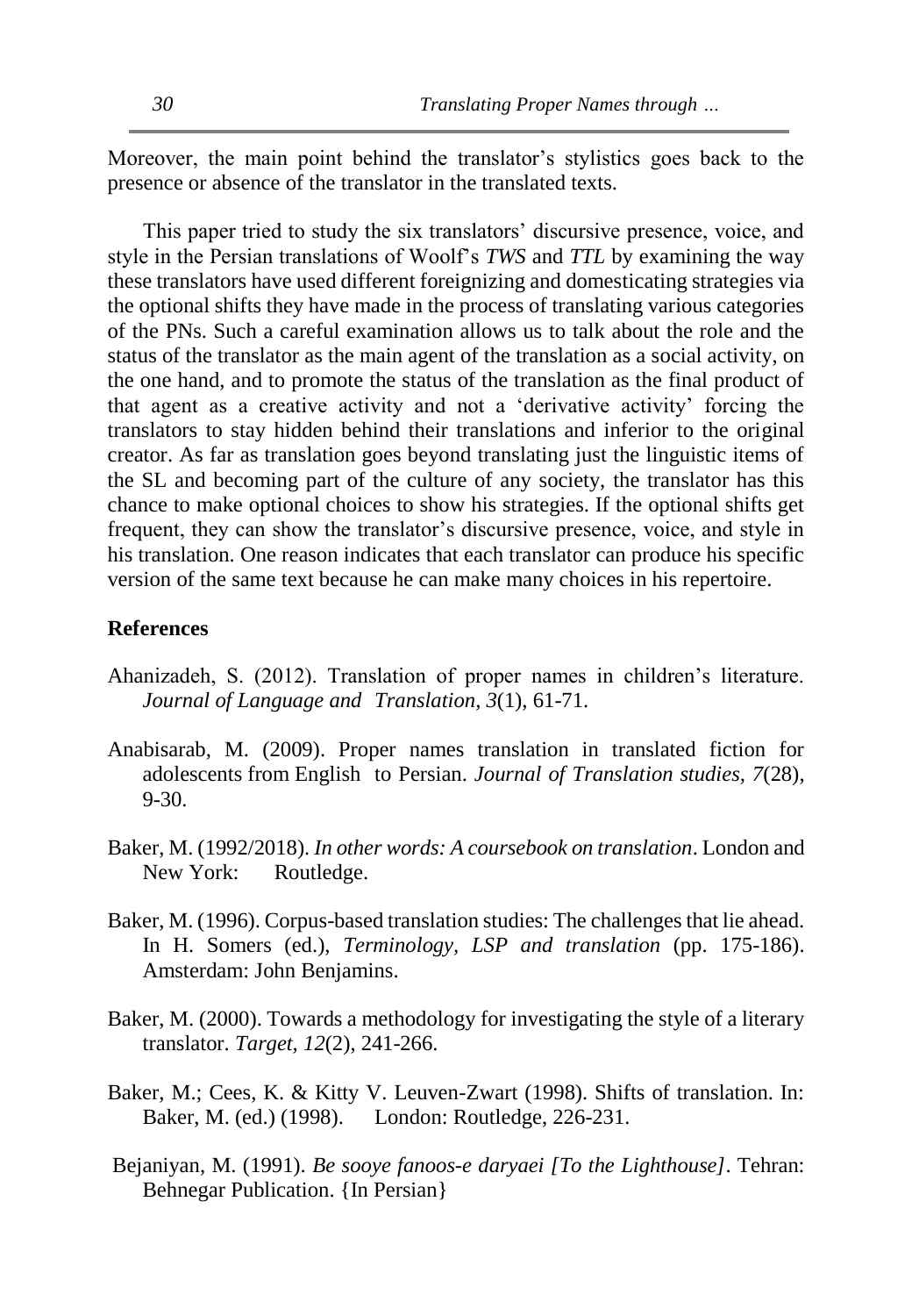

- <span id="page-30-12"></span>Bosseaux, Charlotte (2000). A study of the translator's voice and style in the French translations of Virginia Woolf's *The Waves,* Unpublished MSc Dissertation, Manchester: Centre for Translation Studies, UMIST.
- <span id="page-30-11"></span><span id="page-30-2"></span>Catford, J. C. (1965). *A Linguistic Theory of Translation; an Essay in Applied Linguistics: By JC Catford*. Oxford UP.
- <span id="page-30-0"></span>Hermans, T. (1996). The translator's voice in translated narrative. *Target. International Journal of Translation Studies*, *8*(1), 23-48.
- <span id="page-30-7"></span>Horri, A. (2009/1388). A study of translator's style in translated narrative texts: Translation universals in the Persian translation of Woolf's *To the Lighthouse*. *Translation Studies*, *7*(26), 5-26. {In Persian}
- <span id="page-30-1"></span>Hosseini, S. (1994/1370). *Be sooyefanoos-e daryaei* [*To the Lighthouse*]. Tehran: Niloofar publication. {In Persian} <http://www.iatis.org/newvoices/issues/2006/fernandes-paper-2006.pdf>
- <span id="page-30-3"></span>Keyhân, K. (2008/1378). *Be soye fanoos dariaei* [*To the Lighthouse*]. Tehran: Negah Publication. {In Persian}
- <span id="page-30-5"></span>Leppihalme,R. (1997). *Culture bump: An empirical approach to the translation of allusions.* UK*:* British Library.
- <span id="page-30-8"></span><span id="page-30-4"></span>Schiavi, G. (1996). There is always a teller in a tale. *Target, 8*(1), 1-21.
- Venuti, L. (2008). *The translator's invisibility: A history of translation* (2nd ed.). London: Routledge.
- <span id="page-30-9"></span>Woolf, V. (1927/2005). *To the lighthouse*. eBooks Adelaide. Australia: University of Adelaide.
- <span id="page-30-6"></span>Woolf, V. (1963). *The waves.* London: Hogarth Press.
- Woolf, V. (1977/1356). *The waves* {*Khizabha*}. P. Daryush (Trans.). Tehran: Amirkabir. {InPersian}
- <span id="page-30-10"></span>Woolf, V. (2009/1388). *The waves* {*Mojha*}. M. Ghebraei (Trans). Tehran: Ofoq. {In Persian}
- Woolf, V. (2012/1393). *The waves* {*Mojha*}. F. Najafipour (Trans). Tehran: OFogh. {In Persian}